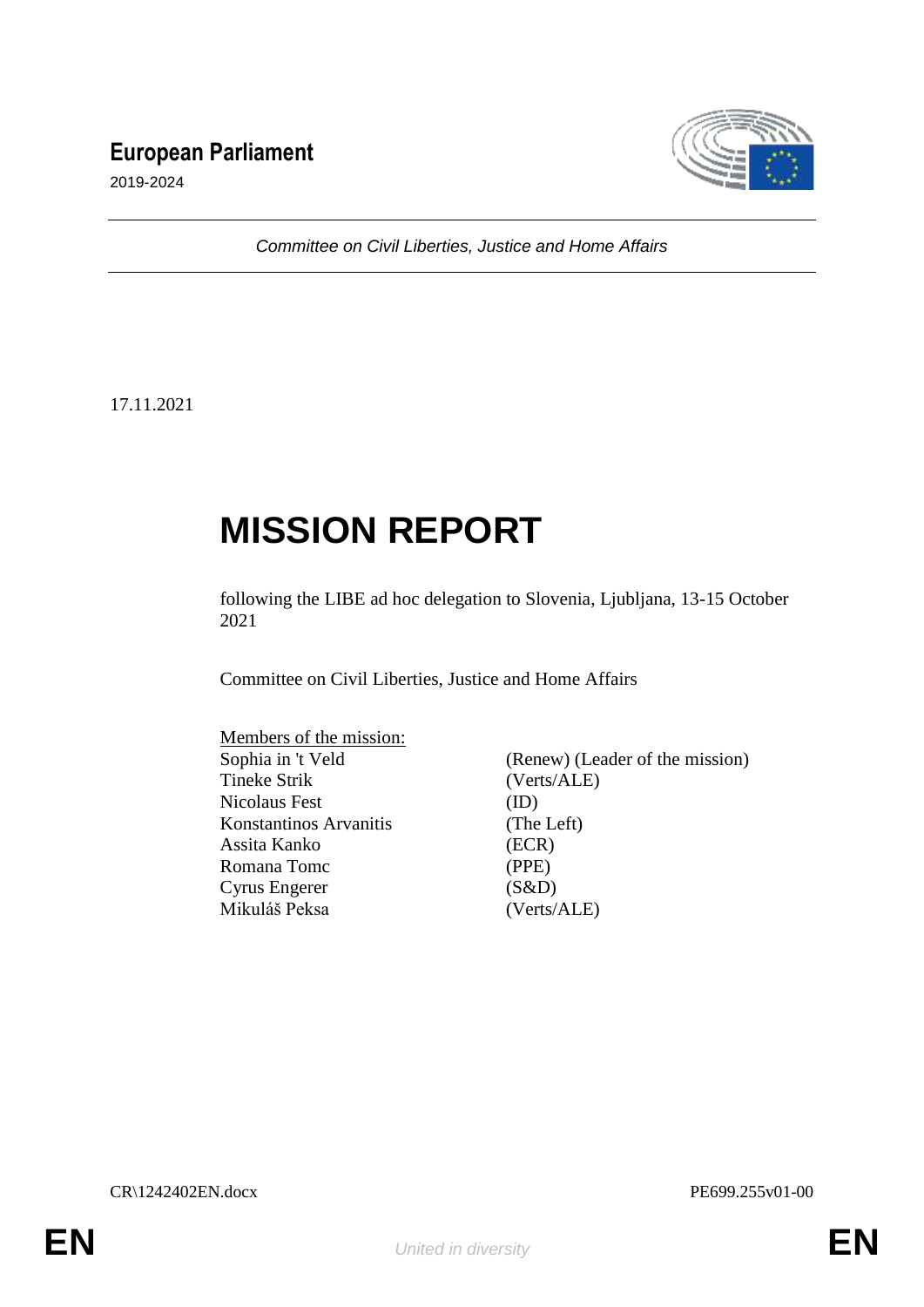# *Introduction/ Summary of the mission*

The delegation of the European Parliament's Committee on Civil Liberties, Justice and Home Affairs (LIBE) to Slovenia was initiated upon recommendation of the Committee's Monitoring Group on Democracy, Rule of Law and Fundamental Rights (DRFMG). Since the beginning of 2021, the Group held two meetings dedicated to the situation in Slovenia, in particular as regards the situation of media freedom, ownership and pluralism, and the state of the judiciary system in Slovenia. These meetings involved exchanges with representatives of the European Commission on the first Commission's Rule of Law report and its specific country chapter, with journalists, representatives of the media and experts in this field, as well as with representatives of the Government that addressed also an invitation for a mission visit.

The objective of LIBE mission was to take stock of the latest developments in the country as regards the situation of the rule of law, media freedom and the fight against corruption, and to continue the discussions held in the LIBE-DRFMG remote meetings in 2021, around the situation of the rule of law and fundamental rights, including media freedom and pluralism, and the state of the judiciary system in Slovenia. Seven Members from the LIBE Committee and one Member from the Budgetary Control Committee (CONT) took part in this mission.

During their two-day visit, Members met with representatives of non-governmental organisations and journalists, as well as with representatives of academia, the President of the Court of Auditors Tomaž Vesel, the President of the Constitutional Court Rajko Knez, the Supreme State Prosecutor Mirjam Kline, the Data Protection Commissioner Mojca Prelesnik, the Chief Commissioner of the Commission for the Prevention of Corruption Robert Šumi, and the Human Rights Ombudsman Peter Svetina. They also exchanged with representatives of the Ministry of Justice and the Prime Minister's office, after the Prime Minister himself, and the Minister of Culture and of Justice refused to meet with the European Parliament Delegation.

### *Summary account of meetings*

The Head of the delegation opened all meetings by recalling the objective of the *ad hoc* delegation, i.e. to assess the situation of the rule of law, media freedom and the fight against corruption in the country, as part of a long-term and continuous monitoring exercise.

#### **Wednesday, 13 October 2021**

#### **15:30 – 17:00 Meeting with NGOs (NGOs active in the field of the protection of Rule of Law and/or with a general mandate)**

The Members of the delegation had an exchange of views with:

- The Peace Institute, Iztok Šori, Director
- CNVOS, Goran Forbici, Director
- Amnesty International Slovenia, Nataša Posel, Director
- The Legal Network for the Protection of Democracy, Katarina Strnad Bervar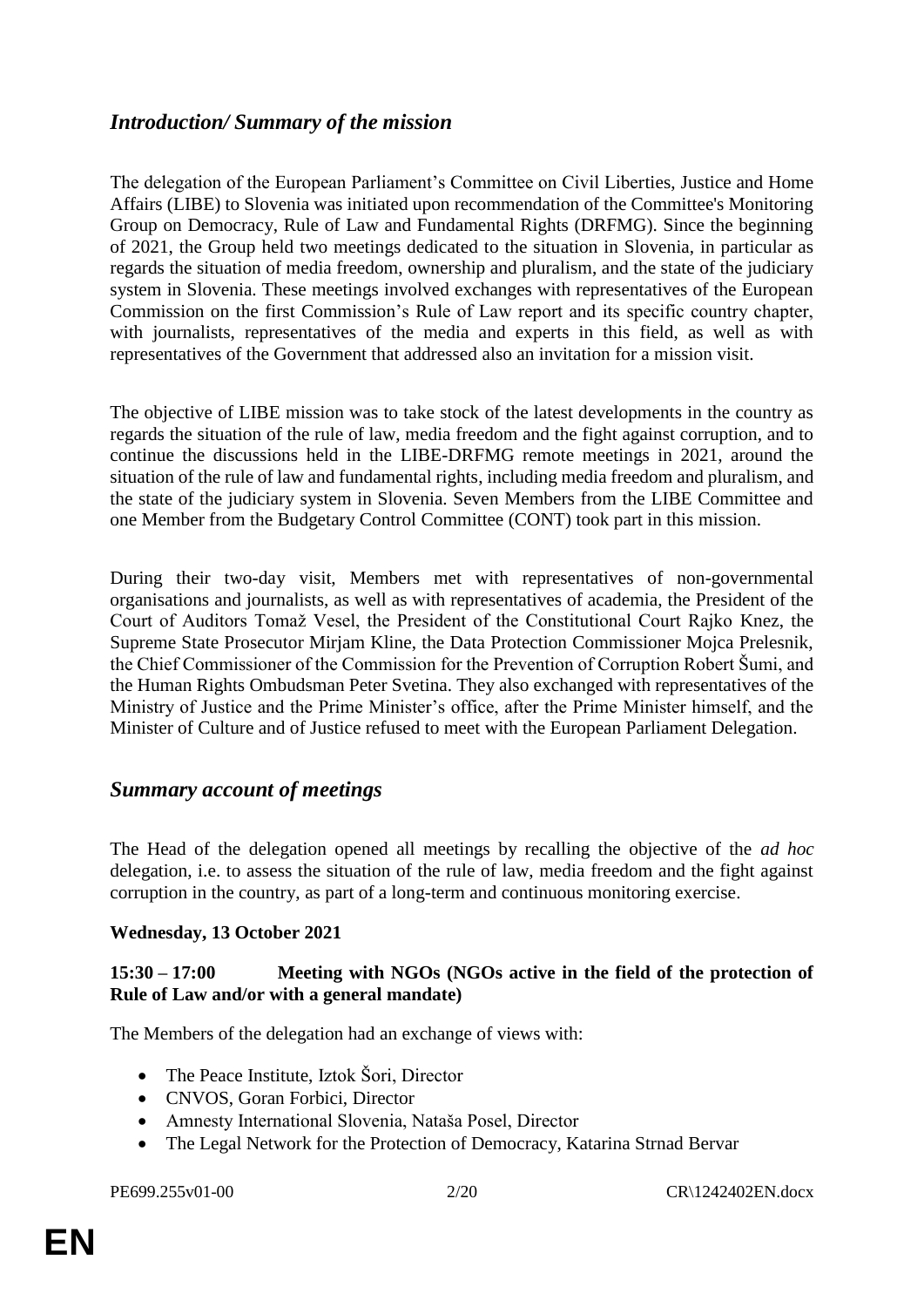- Infokolpa, Miha Turk
- Civilna iniciativa Ilirska Bistrica, Borut Rojc

In the exchange, the NGO representatives presented the current challenges encountered in their working environment in Slovenia, and underlined in particular the following issues:

- The unprecedented attacks, in the form of public denigration campaigns from representatives of the government, directed at NGOs working on different issues: fundamental rights, environment or cultural issues;
- The shrinking of available public funding and public infrastructure for NGOs: with proposed cuts in the funding of cultural events, discontinued funding for migration NGOs and related activities, and attempts to block access to EEA grants for NGOs;
- Similar attacks against other independent institutions and critical voices in Slovenia (such as the Information Commissioner, the Court of Auditors, the media), in an attempt to undermine institutions and control mechanisms on which the rule of law is based,
- A constant very hateful rhetoric in media, and journalists, notably by government officials against independent, government-critical, media;
- Attempts by government to erode the Slovenian Press Agency, notably by withholding funding;
- The lack of efficient mechanism or legal avenues for addressing breaches of fundamental rights, as the Human Rights Ombudsman can only bring a complaint before the Constitutional Court, where proceedings are very long;
- The excessive use of governmental decrees since the beginning of the pandemic, often not published in the Official Journal and with no parliamentary scrutiny, for matters not related to the pandemic situation; and the fact that decrees can only be challenged before the Constitutional Court, which faces an important backlog;
- The situation of the Roma community living in settlements with no access to water, and sometimes no electricity;
- The systemic denial of the right to asylum, with more than 28 000 people expelled since 2018, mostly to Croatia where they face push backs to Bosnia and Herzegovina; one participant was subject twice to criminal prosecutions for offering free legal aid to foreign asylum seekers;
- One participant emphasised the multiplication of controversial incidents such as damage to property in the regions of transit for migrants, and stressed that insecurity was growing in these regions.

In the following exchange, Members raised questions relating to the EU funds involved in financing cultural activities, the role of the national Human Rights Ombudsman, whether the attacks against media were isolated incidents or more systematic. The question of noncompliance with court's decisions was raised, as well as the use of guidelines on the use of force by the police in reference to police violence during protests. One Member stressed that the protests were violent, and noted the good records in the last index of sustainability for civil society in Slovenia. Particularly, the Member pointed out that revenues of civil society organisations increased in 2020 compared to 2019, and that the government implemented several supportive measures such as the partial reimbursement of fixed costs.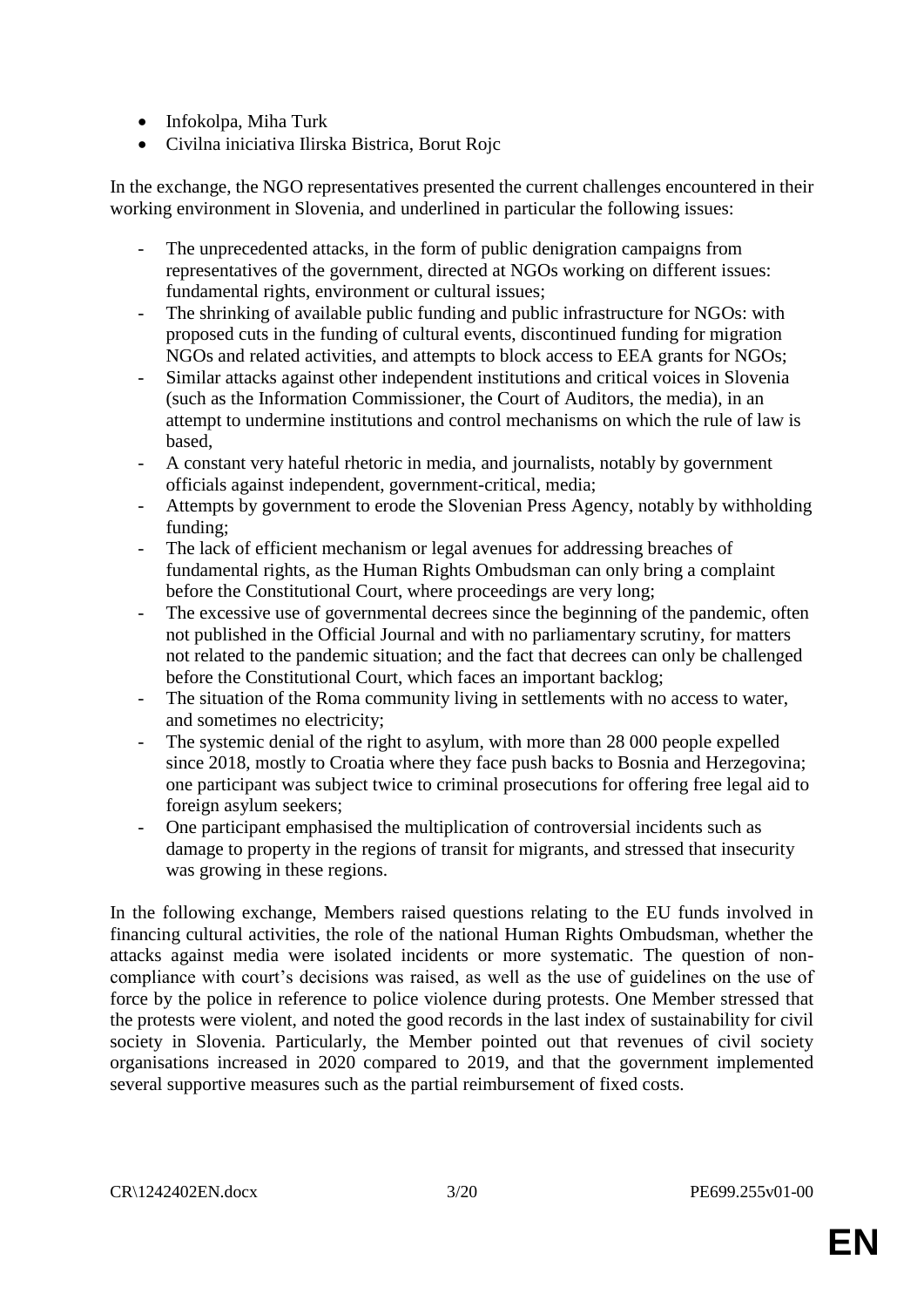#### **17.00 - 17.45 Meeting with the President of the Court of Auditors, Tomaž Vesel**

In his exchange with the Members, the President of the Court of Auditors referred to the intention of the Government not to finance the public space which is leading to its systematic erosion and of imminent bankruptcy as in the case of the Slovenian Press Agency,, which has led him and the heads of other independent institutions to issue a public statement on the need to preserve the independence of institutions as enshrined in the Slovenian Constitution. Mr Vesel noted the government attacked him practically when the Court of Auditors started its official audit to look into government procurement of protective equipment during the pandemic. He stressed the complexity of that particular audit, which exposed irregular procedures, and suspected potential links to criminal offences. This audit was well received by the general and specialised public in Slovenia. The President of the Court of Auditors also faced criminal charges, filed by the Committee on Home Affairs of the National Assembly - which were later dismissed by the court.

Mr Vesel stressed he was still able to conduct his work independently, but noted that the attacks directed at him personally also have an impact on the independence of the institution he represents, as it led in practice to discrediting the findings of the Court of Auditors even before it concluded its work. He underlined that despite the erosion of confidence in public institutions, the institutions nevertheless function properly.

He further clarified his previous role with the FIFA Commission, at the request of one Member, noting that his appointment in the team which conducted an audit had been made in full conformity with the law, and that he declared all income generated by this activity and paid the due taxes.

### **17.45 - 18.45 Meeting with academia**

The Members of the delegation had an exchange of views with:

- Marko Milosavljević, Professor of journalism and media policy at the University of Ljubljana
- $\check{Z}$ iga Turk, Professor at the University of Ljubljana<sup>1</sup>
- Matej Avbelj, Professor of European Law at the New University, Ljubljana

In this exchange, some professors stressed that Slovenia is a young democracy, still suffering from the long-lasting effects of its former totalitarian system. In their view, pluralism in the private and public sectors, the media and civil society, was still problematic in Slovenia with constant attempts to preserve the status quo. Some stressed that the government had no real influence on media or civil society, as they consider that large majority of media allegedly sides with the political opposition. All pointed at the extreme polarisation in the public debate as one of the core issues. One professor noted that the media in Slovenia is facing a number of problems, with a complex history involving a variety of stakeholders; therefore, the claim that the previous regime maintained its monopoly over the entire sector was rather simplistic. He raised the issue of hate speech online, sexist hate tweets against political opponents or anyone

 $\overline{a}$ <sup>1</sup> Former Minister of Science, Education, Culture and Sports during 2011 -2013.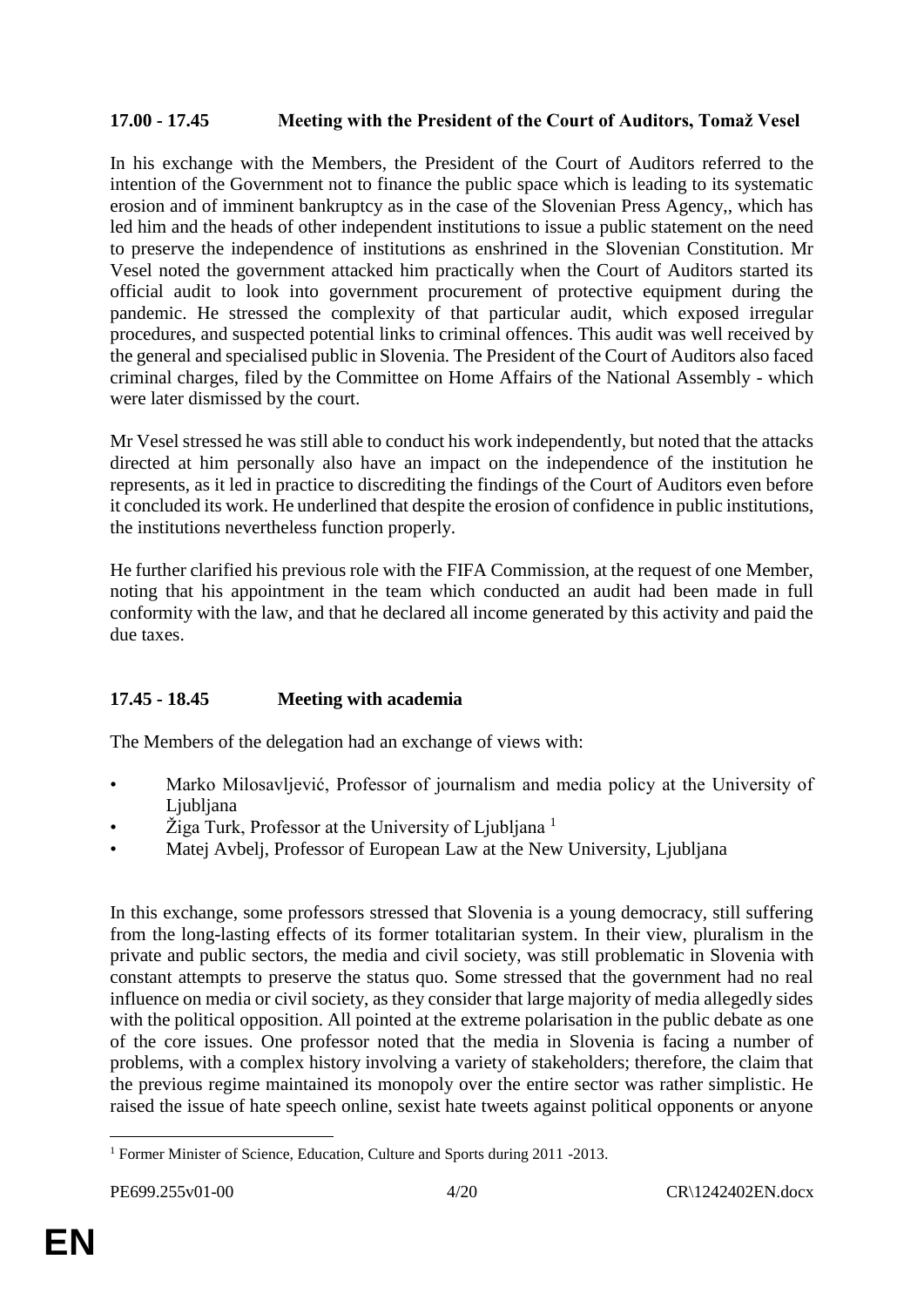with an opposing view, noting that the situation had dramatically deteriorated in the recent past.

Members questioned the relevance of the reference to the past communist heritage to address the issues currently at stake in the country; the question was raised as to whether the government should not safeguard the public space for freedom of opinion. Members asked about the situation of the public news press agency (STA) on the verge of collapsing due to lack of public funding, as well as about the alleged increase of Hungarian funded news platforms in Slovenia, which would promote an anti-migrants, and anti-EU rhetoric.

One participant stressed that the majority of media owners were well known, considering they are not professional media investors as such, but rather investors who see media as an additional industry or a source of political influence. He further noted that there are a number of Hungarian-owned media outlets, which entered on the Slovenian market in the last few years. Another noted the intolerance towards the new government started even before it was formed; he underlined that most mainstream media were against the current government and reiterated that hateful messages were coming from both sides of the political spectrum.

#### **18.45 - 19.45 Meeting with the President of the Constitutional Court, Rajko Knez**

The President of the Constitutional Court noted that while its decisions are sometimes criticised, the Constitutional Court was independent and autonomous. He pointed at the impossibility, over the past year, to have a majority vote in Parliament to replace one constitutional judge, whose term was expired.

He noted that it was very important for the composition of the Court that this constitutional judge would still be conducting the work, as over sixty per cent of the judges had been replaced when he was elected President. In order for a new judge to be nominated an absolute majority of 47 votes is needed in Parliament. The President of the Constitutional Court noted that this procedure bears the risk of losing potentially good candidates, as the uncertainty of the vote in Parliament is not attractive for them. This could become an issue as Slovenia is a small country and it may become more and more difficult to find good candidates.

In answer to a question relating to access to justice, Mr Knez indicated that everybody can submit an issue to the Constitutional court and request a review of the constitutionality of a legislation. He confirmed the record number of cases brought before the Constitutional Court.

Members asked about the Constitutional Court decision on collective expulsion of migrants, which was never complied with, and how the government could comply with the Court's decision. The President of the Constitutional Court noted that there was a constitutional complaint currently relating to this issue, on which a decision was expected shortly. He stressed that two years ago, the Court rejected part of the Legislative Act on Foreigners, on whether the potential return of foreigners should be carried out in line with ECHR standards.

Asked about the primacy of EU law, the President of the Constitutional Court noted that it was never put in question by Slovenian Courts, which are bound by Article 3 a of the Constitution.

Mr Knez noted that on average, 10 Constitutional Court's decisions per year are not implemented in the requested timeframe; last year the number went from 10 to 20, with some decisions relating to anti-corona measures.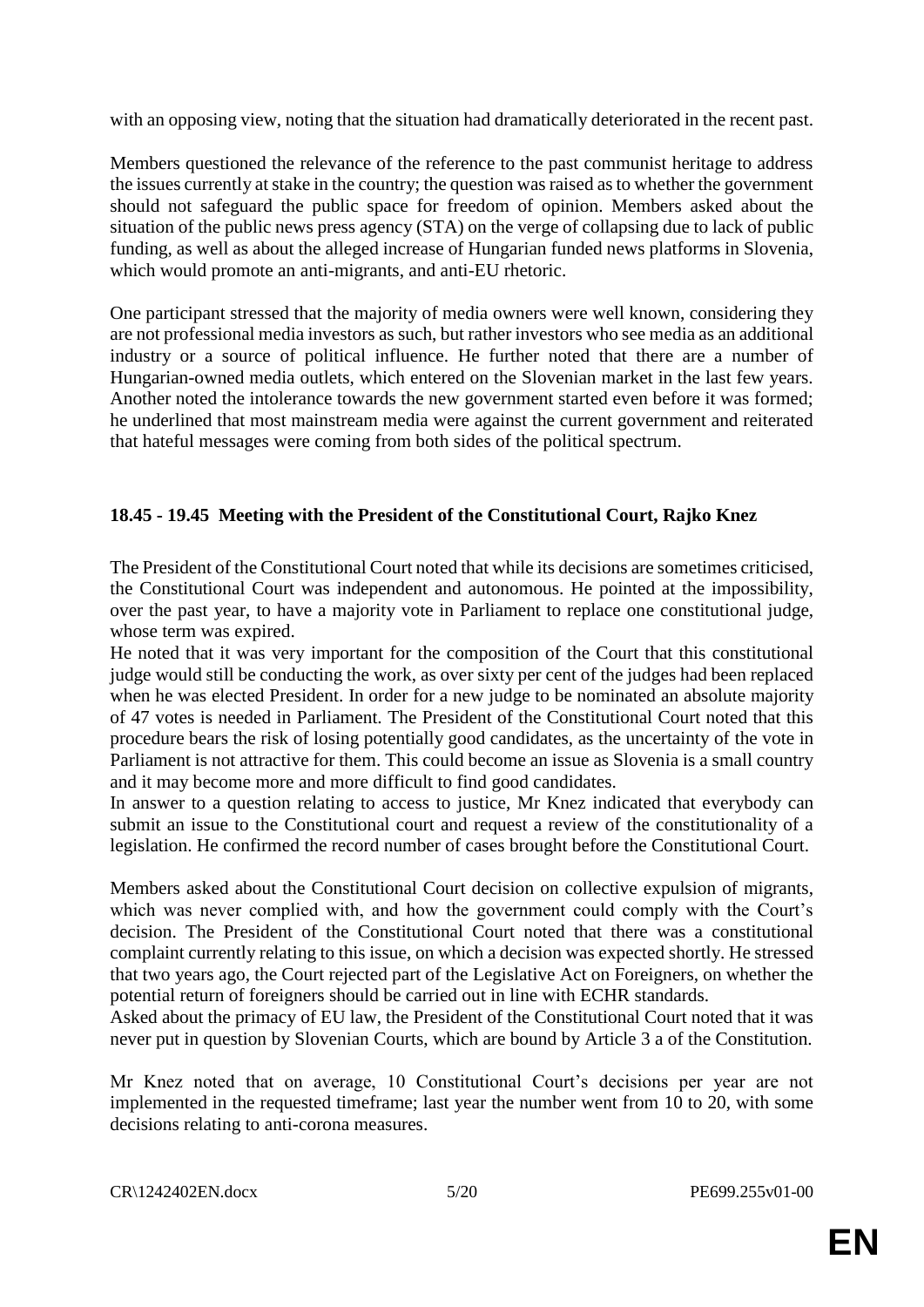With regard to the complaints brought to the Constitutional Court in relation to certain Covid measures, the Court ruled on 150 out of 772 cases brought, among which three cases (with 6 associated cases) were declared unconstitutional, either for a breach of the principle of proportionality, or for a lack of legal basis. The President of the Court stressed that many other cases were still pending and could fit into the same box, as many governmental decrees are problematic as they lack a clear legal basis . If no attempt is made to implement the decisions, the Court can repeal articles or the entire act. The President pointed out that no lex specialis for covid measures had been introduced.

He noted that the Court's decisions are often criticised in social and traditional media, stressing that some of the criticism would cross the line. The approach is to provide argumentation and explanation of their decisions, not to respond to this criticism, adding that it still takes place within the boundaries of what he and his colleagues can accept.

#### **Thursday, 14 October 2021**

#### **08.30 - 11:00 Meeting with journalists and press freedom organisations:**

The Members of the delegation had an exchange of views with:

- **•** Petra Lesjak Tušek, President of the Slovenian Association of Journalists
- Barbara Štrukelj, Editor-in-chief, Slovenian Press Agency (STA)
- Lenart J. Kučić, Investigative journalist, Pod črto
- Primož Cirman, journalist, Necenzurirano
- Rok Čakš, journalist, Domovina.je
- Jože Možina, investigative journalist RTVSLO
- AKOS The Agency for communication Networks and Services of the Republic of Slovenia - Tanja Muha, Director and Tomaž Gorjanc, Head of the sector for media regulation

The meeting with the journalists focused on the situation of media and of journalists in Slovenia, and the situation of the STA in the context of the delaying of its funds by the government. The intervenants concurred that the Slovenia media was polarised left/right, and that the existing legislation on media should have been updated to allow for an enhaced transparency with regards to media financing, and to ensure safeguards against political interference in media. They deplored the attacks on journalists, the hate speech and the misuse of social platforms, especially by government representatives against journalists.

Most of the questions focused on the government delaying the STA financing even in spite of the recent Supreme Court ruling, media concentration, and the (mis)use of social media.

The replies pointed to the fact that the Slovenian media market was rather small, and therefore public funding was very important; state advertisement was always a significant part of income, thus exposing media to constant attempts of political interference and manipulations.

Specifically on the STA, most of the interlocutors considered that further delays in financing would threaten not only its autonomy (guaranteed by the STA law of 2011) but also its presence in the Slovenian media landscape due to imminent bankruptcy risk. The agency suffered significant damage as journalists started to quit due to the financial uncertainty. They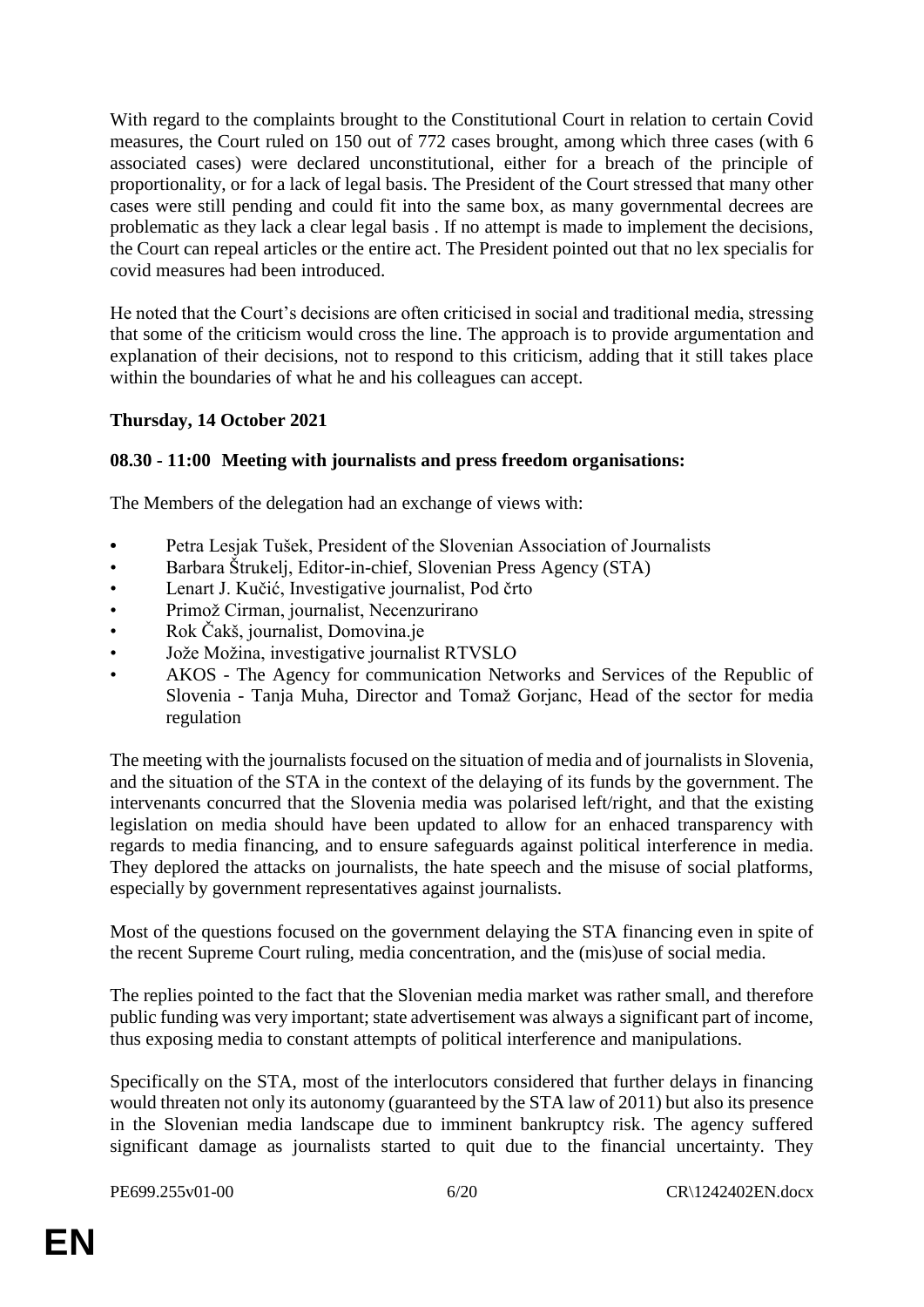emphasised the need for the government to observe the recent Supreme court ruling and to release the funds immediately without further conditions (the latest being the conclusion of a new public service agreement between the government and the STA under questionable conditions).

AKOS - The Agency for communication Networks and Services of the Republic of Slovenia, clarified its competencies in the area of electronic media. Following several questions raised by the members of the delegation on media concentration in Slovenia, it was explained that AKOS had no possibility to assess it. AKOS competence was limited to an intervention as part of the procedure of aquisition of 20% of the shares of a media outlet. AKOS would also provide an opinion in case of mergers to the Ministry of Culture, but has no possibility to asses media concentration. The Minsitry of Culture helds all information about media ownership, but in terms of real supervision of the financing of media, data is scattered with several Ministries having some competences linked to supervision (including Ministry of Finance and the Ministry of Social Affairs). The proposed new Act on Audiovisual Services envisaged an article on media concentration, and should bring an increase transparency into this area, but it is not clear when/if that act were to be adopted. The AKOS representatives also underligned that data on advertising revenue and financing of media outlets is often missing, and that more transparency would be needed in this regard.

#### **11.15 - 12.00 Meeting with Mirjam Kline, Supreme State Prosecutor, Former President of the Association of Public Prosecutors of Slovenia**

Ms Kline referred to the delay in the appointment of the Slovenian EPPO delegated prosecutors, considering that the overall situation induced mistrust in the State Prosecutor Office. She explained that the procedure for the selection was followed. The government refused to appoint them on grounds that the procedure did not require that applicants speak two foreign languages, and that there should be three candidates per place. She reminded that the government did not have any reservation when the procedure was launched, and that knowledge of foreign language was not a criterion because the two delegated prosecutors should work in Slovenian. She recalled that the administrative Court confirmed that the selection procedure was legal, thus the government should complete the procedure and appoint the EPPO delegates, and no further calls for applications are valid. Replying to question, Ms Kline said that the number of pending cases to be handled by the EPPO delegated prosecutors ranged between 25 to 30, and even if she could not assess fully the potential damage to the EU budget she noted that the total value of the eight cases sent to the EPPO so far was more than 5 million euros.

She noted that the situation of the national prosecutors was not particularly positive either, with 15 state prosecutors selected and waiting to be appointed. Out of 258 prosecutors' posts, only 206 are currently occupied. Prosecutors were under increased pressure due to increase workload and the fact that posts are mot filled on time is extremely problematic. To questions about the capacity of the institution to conduct its work independently, Ms Kline stressed that the State Prosecution Service Act, in its articles 16 and 17 clearly ensure that the government cannot interfere in the selection of prosecutors but only appoints the selected candidates. She expressed strong reservations about intended amendments to the Act on the organisation and work of the police that would allow the police to direct the prosecutors in their criminal investigations, a dangerous path to take, as normally this should be the other way around.

CR\1242402EN.docx 7/20 PE699.255v01-00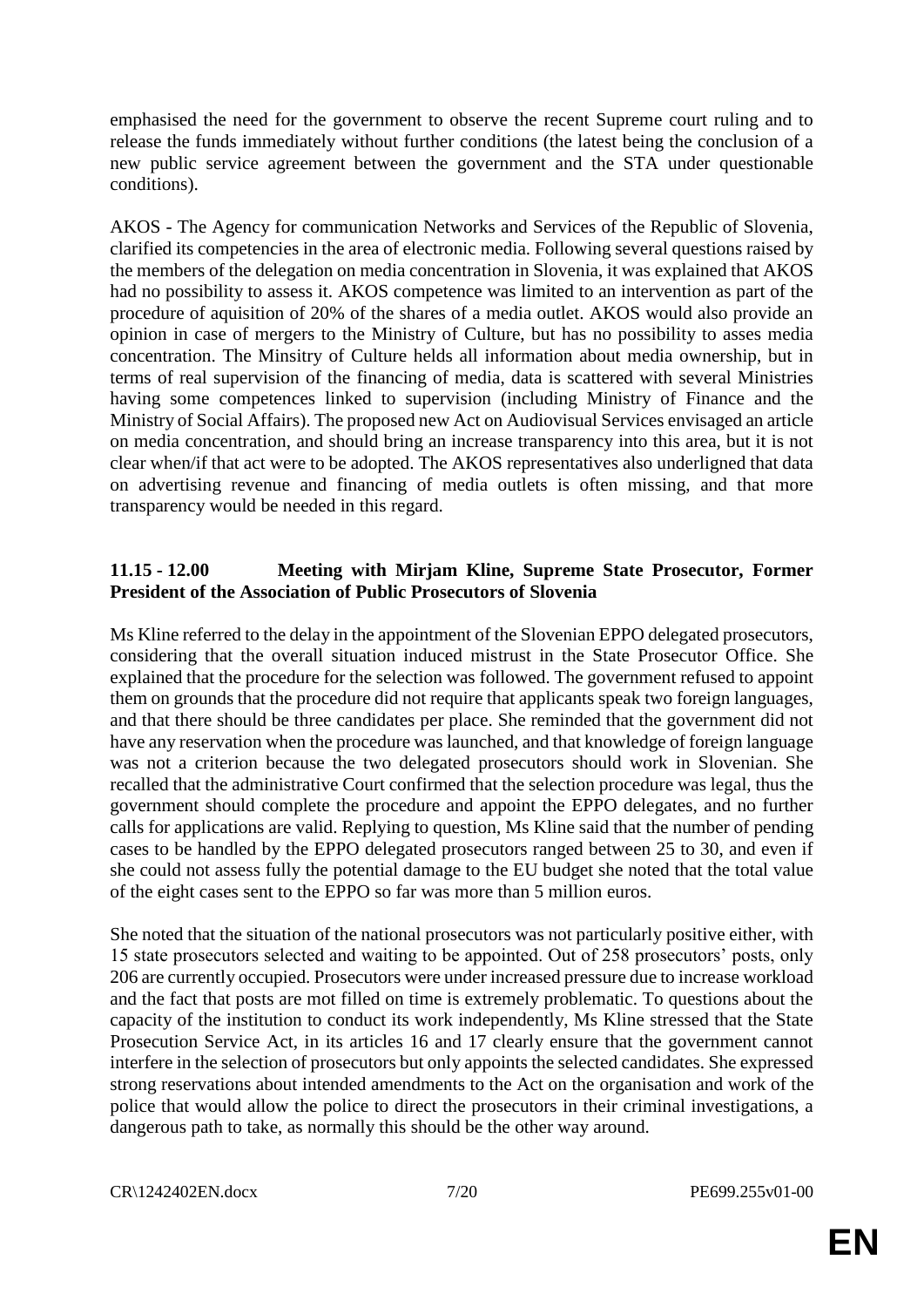### **12.00 - 12.45 Meeting with Mojca Prelesnik, Data Protection Commissioner**

The mandate of the Information Commissioner in Slovenia is two-fold: it is an appeal body as regard access to public information and data protection, and an inspection body on the implementation of the Data Protection Act. Ms Prelesnik noted an increase in the number of cases due to the non-response /inadequate responses to requests by public authorities in the past years.

The number of cases related to the anti-corona measures are also on the rise. The high number of governmental decrees (more than 2000adopted so far) to deal with coronavirus measures raises concerns as regards the lack of scrutiny and the absence of sunset clause. The proportionality of these acts also needed to be assessed and ensured, to safeguard data protection. The Information Officer referred to one current case brought to the Constitutional Court concerning the use of the COVID application, for which there is no proper legal basis according to her. She stressed that the use of decrees did not imply per se an increase in the collection of personal data, as any legislative or secondary act introduces a new collection of data. The main issue was that a decree could not be a legal basis for regulating in this area. Unlike for legislative acts, on which the Information Commissioner can issue opinions, her role in relation to decrees is limited, as there is no mandatory consultation.

She did not observe a systematic infringement as regards access to information or data protection, but as regards data protection, the problem was that it should be regulated by parliamentary acts. She noted that Slovenia was the only Member State not having implemented the GDPR.

A question was asked concerning the fines issued to people taking part in the protests, without any prior notification. Ms Prelesnik noted that she was competent to check the use of biometric control and noted the application used was not problematic per se, but that according to the legislation in force it should be used only in relation to investigations linked to criminal charges. In reply to a question concerning her investigative power, the Commissioner stressed that her office issued many opinions, and turned to the Ombudsman to address constitutional issues before the Constitutional Court.

In relation to the open letter Ms Prelesnik co-signed with the President of the Court of Auditors, expressing concerns about government pressure on independent institutions, she explained that she had never experienced so much personal defamation and insults, and did not think any Data Protection Commissioner was ever exposed to such level of smearing in the public sphere. She voiced her regret that after the publication of the open letter, the situation did not improve; instead, the annual report of the Data Protection Commissioner was rejected by the competent Parliamentary Committee in the National Assembly, with one MP asking for her resignation.

Ms Prelesnik pointed at the daily personal attacks coming from the highest level in government, also through pro-government media, publishing insulting statements about her role as DPO, with a chilling and delegitimizing effect on the institution she represented.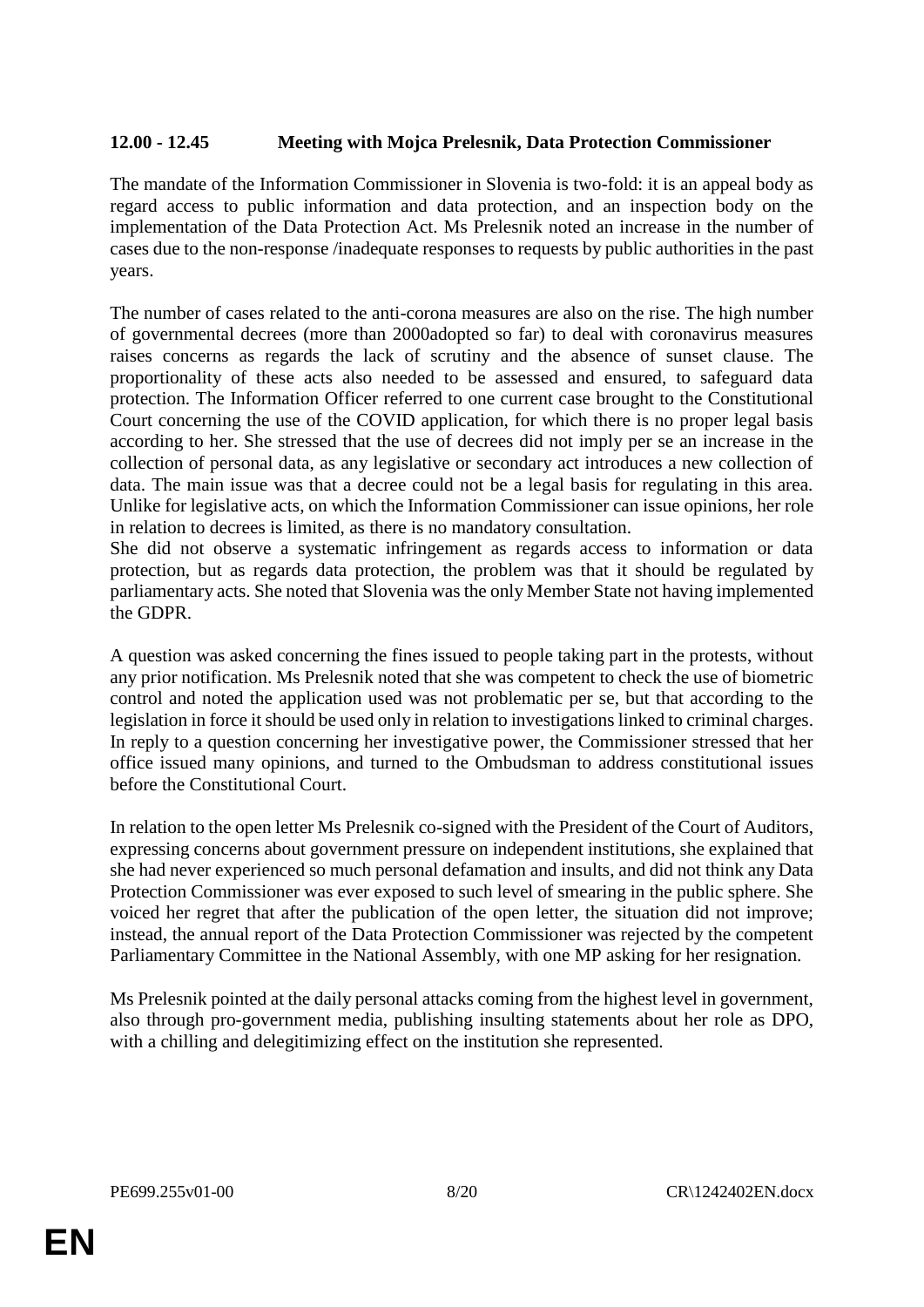#### **15.15 - 16.15 Meeting with State Secretary Zlatko Ratej on behalf of Marjan Dikaučič, Minister of Justice and Katja Triller Vrtovec, State Secretary in the Prime Minister's Office**

In his introductory remarks, the Justice State Secretary stressed that the Slovenian Presidency was putting a lot of emphasis on the Rule of Law, as one of the key pillars of democracy. He mentioned the successful reduction of court's backlogs, therefore reducing the length of court's proceedings, as well as the need to make judicial systems accessible for all, including children. He noted the Ministry of Justice was in the final stage of establishing contact points for the Citizens, Equality, Rights and Values Programme, and welcomed the increased funding for this programme, triggering many applications from civil society organisations.

Members raised questions relating to the implementation of judgments, concerning the STA funding, the prohibition of collective expulsions and the appointment of the EPPO delegated prosecutors. Members also highlighted the recurrent attacks on social media platforms against journalists or other public figures issuing critical voices and asked what the Ministry of Justice could do about it. Other questions related to the deterioration of media freedom and pluralism outlined in the Commission's Rule of Law report for 2021, the government stance concerning the non-funding of the STA, the understaffing and workload of State Prosecutors and the current practise of governing by decree. Concerning the non-appointment of the EPPO delegated prosecutors, Members underlined that other Member States went through difficult appointments and that the situation in Slovenia started to look as obstruction, requiring a swift solution, especially at a time when the EU was about to disburse considerable amounts to Slovenia through the Resilience and Recovery Facility. The question of the upcoming hearings in the Council on the Article 7 procedures against Poland and Hungary was also raised, as well as the question of potential conflict of interests for the Minister of Justice, who is currently under prosecution.

In his reply, the Justice State Secretary noted that a free and pluralist media was the basis of democratic debate, therefore stressing that maintaining the independence of STA was crucial, and that laws had to be respected. He further said that the supervisory body of the news agency should also act responsibly, and stressed that the Ministry of Justice was not directly responsible for this question. He referred to a draft recast of the State Prosecutor Act, to accelerate the appointments of the remaining State Prosecutors. On the appointment of the EPPO delegated prosecutors, he stated that it was in the interest of the Ministry of Justice to conclude this process as soon as possible so that Slovenia can become an active member of EPPO. The Justice State Secretary confirmed the increase of attacks and direct threats towards politicians and those with different views, and an increase in the use of social media where inappropriate communication replaces appropriate communication. He stressed the need to fight against hate speech, hate crimes and the spread of intolerant content on the web. On the implementation of court rulings, the Ministry of Justice State Secretary noted that the role of the Justice Ministry was quite limited.

On the issue of the non-appointment of State Prosecutors<sup>2</sup>, the State Secretary of the Prime

However, Article 71 (d) of the State Prosecution Service Act (ZDT-1) which describes the procedure for the

CR\1242402EN.docx 9/20 PE699.255v01-00

 $\overline{a}$ 

<sup>&</sup>lt;sup>2</sup> Article 71 (č) of the State Prosecution Service Act (ZDT-1) states that the State Prosecutorial Council makes a list with 3 candidates for the position of the European prosecutor from Slovenia. In our case this position is currently filled by Jaka Brezigar - https://www.eppo.europa.eu/en/slovenia.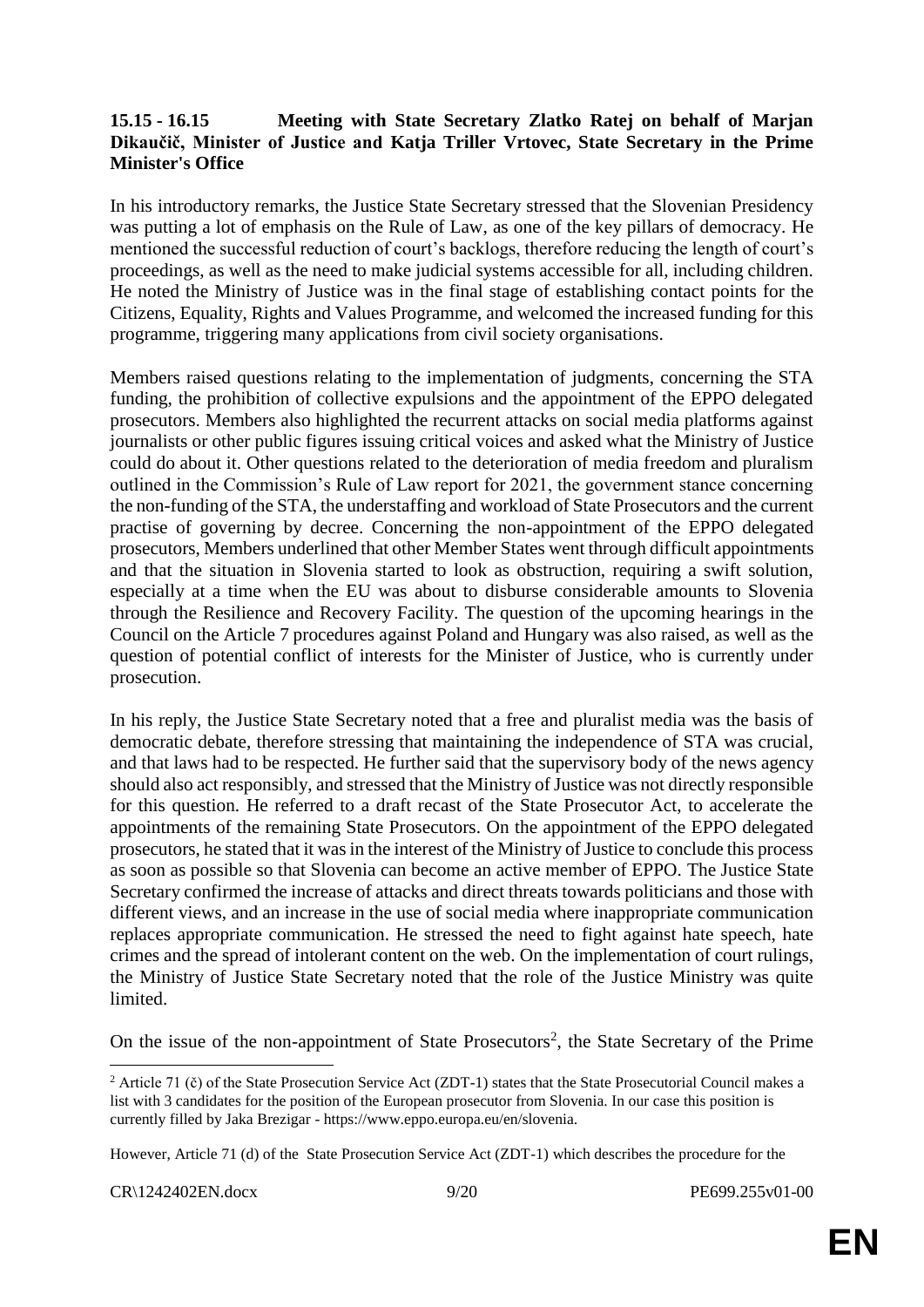Minister's Office indicated that the State Prosecution Office functioned well, and quoted the Council of Europe's findings, showing that the average number of public prosecutors in the Member States was lower than in Slovenia.

As regards the EPPO appointment, she noted that other Member States did not participate in the EPPO and could surely ensure the protection of EU funds; Slovenia wants to join the EPPO but must do so in accordance with national legislation. She indicated that 3000 cases had already been opened by the EPPO, which was already facing a significant backlog.

The Chair indicated that questions would be addressed in writing to the Minister of Justice and the Prime Minister's cabinet, and the State Secretaries agreed to follow up in writing.

#### **17.00 -18.00 Meeting with Robert Šumi, Chief Commissioner, Commission for the Prevention of Corruption**

Mr. Šumi presented briefly the commission, which had 42 officials and was expected to have ten new posts in 2022. He estimated that the number of posts would be enough for the current workload although during the Covid pandemics the number of cases increased significantly - 728 recorded in 2021 only. Replying to questions as to reasons of the significant increase, he considered that it was triggered both by the change in government and by the Covid crisis. However, he argued that the quality rather than the quantity of cases was important. He also added that the number of submissions against members of the government in office was not necessarily higher than the similar submissions against members of the previous governments. He confirmed that the investigation into the acquisition of medical protective equipment showed several transparency related concerns with certain companies being favoured by the others, but noted that there some of them could be due to the need to react fast under those extreme circumstances. Similar problems have been encountered in this area elsewhere in EU as well. He explained though, that the public procurement was not regulated sufficiently in Slovenia to ensure a fair and transparent level playing field. (e.g. no inspection body exists). Replying to questions on the whistle-blowers rules in Slovenia, he noted that even if the rules existed, in practice the whistle-blowers would not be fully protected, and therefore many are reluctant to agree that their submissions be forwarded to the competent authorities mostly because they feared that their identity would be revealed. More was to be done to raise awareness about the rules in force in this area.

On GRECO recommendations not being sufficiently implemented, Mr. Šumi considered that in his opinion, the intention to implement them was there, but indeed not done yet. It was difficult to say if this passivity was intended. On his cooperation with the prosecutors and the police, he felt that so far both pursued the investigations, but indeed if the prosecutors were to lack staff and take time to react, it would become difficult to raise awareness about integrity.

He acknowledged that he was subject to constant media attacks, regardless of the outcome of the investigations, and he continued to investigate the cases submitted and to inform the public

 $\overline{a}$ 

delegated prosecutors does not fix a number of candidates which the State Prosecutorial Council has to propose. It does not say that the number of candidates should be equal or bigger than that of available places. It says that the State Prosecutorial Council prepares the proposal and then sends it to the ministry of justice and the government to take note of it.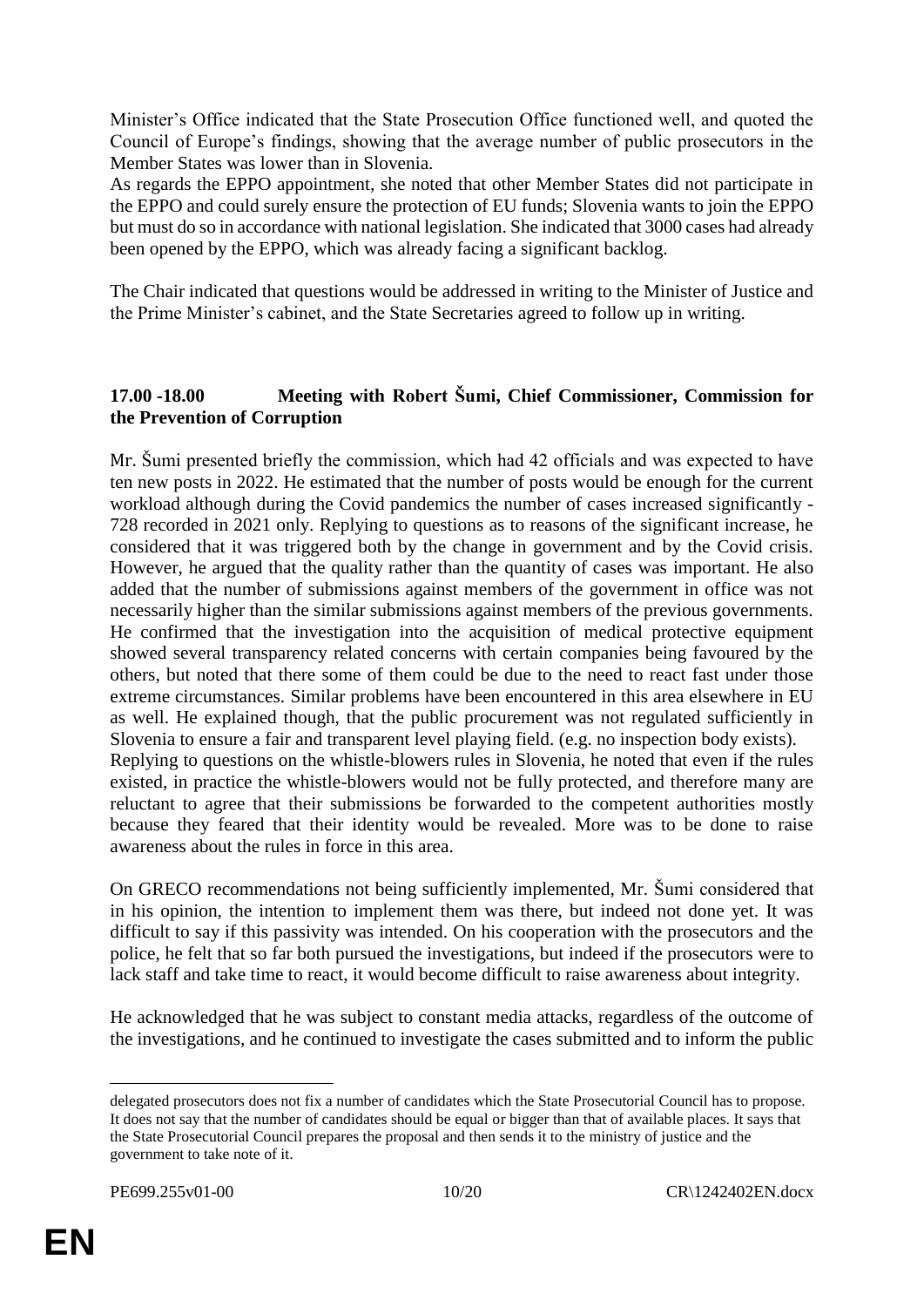about their outcome. He admitted that their work naturally causes division.

### **Friday, 15 October 2021**

#### **8.15 - 9.00 Meeting with Peter Svetina, Human Rights Ombudsman**

In his exchange with the Members, the Ombudsman gave an overview of his role, mandate and working methods, addressing initiatives to the Prime Minister and recommendations to other national bodies. He stressed that with his recommendations and initiatives, he managed to amend problematic decrees within a few weeks, whereas a claim to the Constitutional Court could take up to five years to be concluded.

Asked whether he had any relation to any political party, the Ombudsman stated that he was the only official elected three years ago with 100% support. He said he had not experienced any direct pressure, but acknowledged that political parties tend to put pressure through social media, with critics focused on the person who made the decision rather than on the decision itself. In relation to the letter he co-signed with other representatives of independent institutions, he insisted that the letter was meant as a statement reminding of the need to avoid undue pressure on independent institutions, not pointing in particular at the current government.

Asked about the situation of the Slovenian Press Agency (STA), the Ombudsman stated he called many times on the government to fund the STA in accordance with the applicable law. Members also raised questions about the Constitutional Court ruling of 2019 on illegal pushbacks and the right to asylum, and about the situation of protesters fined without any prior identification or notification.

On the pushback issues, the Ombudsman rejected the claim of some NGOs that he had not been active; he explained that a complaint had been brought against the former Aliens Act in 2017. Concerning the new law adopted by government, the Ombudsman asked the European Commission whether this new Act was in line with European standards, and was still waiting for a reply. He did not want to go to the Constitutional Court due mainly to its growing backlog, but was investigating other avenues. On the right to asylum in general, the Ombudsman referred to several cases where he pointed at breaches of the individual right to asylum. Concerning the fines given in relation to some protests, he noted that the government did not use any kind of facial recognition technology but nevertheless some individuals who did not intend to participate to the protests received fines for being simply in the area of the protest, and that this was not in line with human rights standards.

Concerning the *ad hominem* attacks on Twitter, the Ombudsman noted he decided to quit Twitter as he was facing too many personal attacks, which could ultimately influence his decisions or his mental health.

#### **9.15 - 10.30 Meeting with the Members of the National Assembly of the Republic of Slovenia:**

The Members of the delegation had an exchange of views with the following Members of Parliament, both from the government majority and from the opposition:

CR\1242402EN.docx 11/20 PE699.255v01-00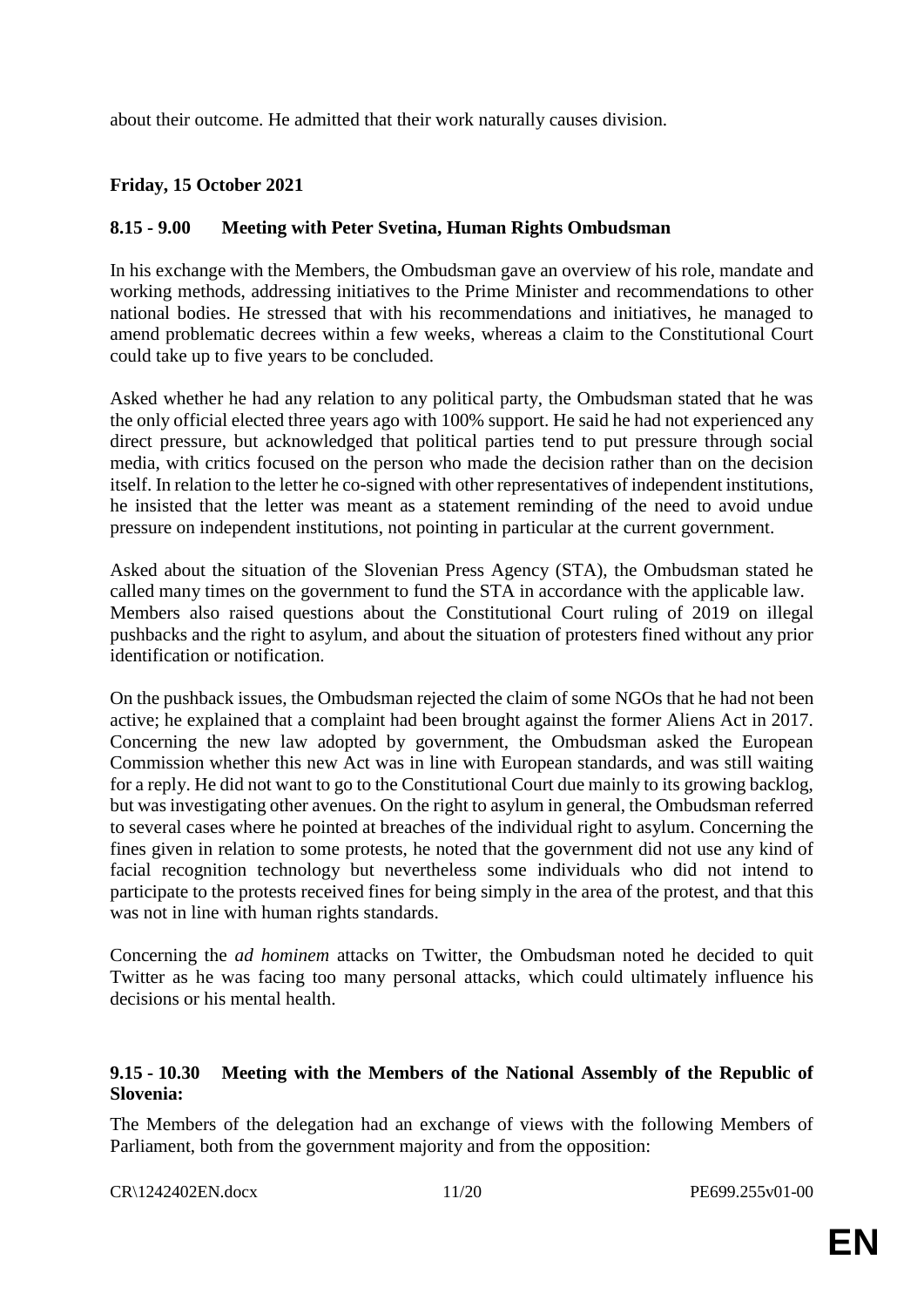- Blaž Pavlin, Chair of the Committee on Justice
- Marko Pogačnik, Chair of the Committee on EU Affairs
- Nik Prebil, Deputy Chair of the Committee on EU Affairs
- Violeta Tomić, Chair of the Committee on Culture
- Nataša Sukič, Chair of the Commission for Petitions, Human Rights and Equal **Opportunities**

The main issues discussed during this session were such as the excessive use of force by the police against protesters in the anti-corona protests, the increasing use of decrees adopted without any parliamentary scrutiny, the withholding of the funding of the Slovenian Press Agency (STA), despite very clear legal provisions in the Anti-Corona legislation and a recent Constitutional Court's ruling, as well as the delayed appointment of the EPPO delegated prosecutors and the increasing attacks against NGOs. One Member of Parliament noted the special attention given by the current government to vulnerable groups, as well as the exceptionally high economic growth and low unemployment rate in Slovenia, while another deplored the unnecessary use of force by police against demonstrators and to which bystanders fell victims as well. Overall, the discussion showed strong polarisation of opinions between political parties in the Parliament.

In the following debate, Members of the delegation pointed at the need to address current challenges beyond the traditional left and right wing divide, such as the , the ruling by decree, the attacks against the media, the Court of Auditors and the Anti-corruption Head, and the revision of the Media Law as well as the need to ensure a peaceful debate

Some Members of Parliament noted that decrees were primarily related to the current pandemic, and stressed that the Constitutional Court had overruled only a few decrees for a lack of sufficient legal basis. They stressed that additional funding was granted to the Anti-corruption Commission, enabling it to conduct its work more efficiently. On the STA funding, it was noted that the proceedings were still pending; on the appointment of the EPPO delegated prosecutors it was stated that the administrative court did not rule on substance but asked the government to initiate a new procedure. One Member also stressed that Slovenia was respecting the rule of law, as a Member of NATO and of the OECD.

Other Members of Parliament noted that if decrees could be used in relation to the pandemic, they could not include, as some did, unrelated provisions (such as the financing of a new private university without any accreditation); they stressed the nomination of the EPPO delegated prosecutors was blocked by the government, which was also responsible for the prospective collapse of the STA.

#### **10.40 - 10.55 Meeting with the President of the National Assembly of the Republic of Slovenia, Igor Zorčič**

Members sought the views of Mr Zorčič on the need to govern by decree, the implementation of the Constitutional Court rulings and the impact of the toxic attacks in media on the activity of the independent institutions. Mr Zorčič explained that decrees are a legal instrument, and its use was justified by the Covid pandemics, but indeed probably, a discussion would be needed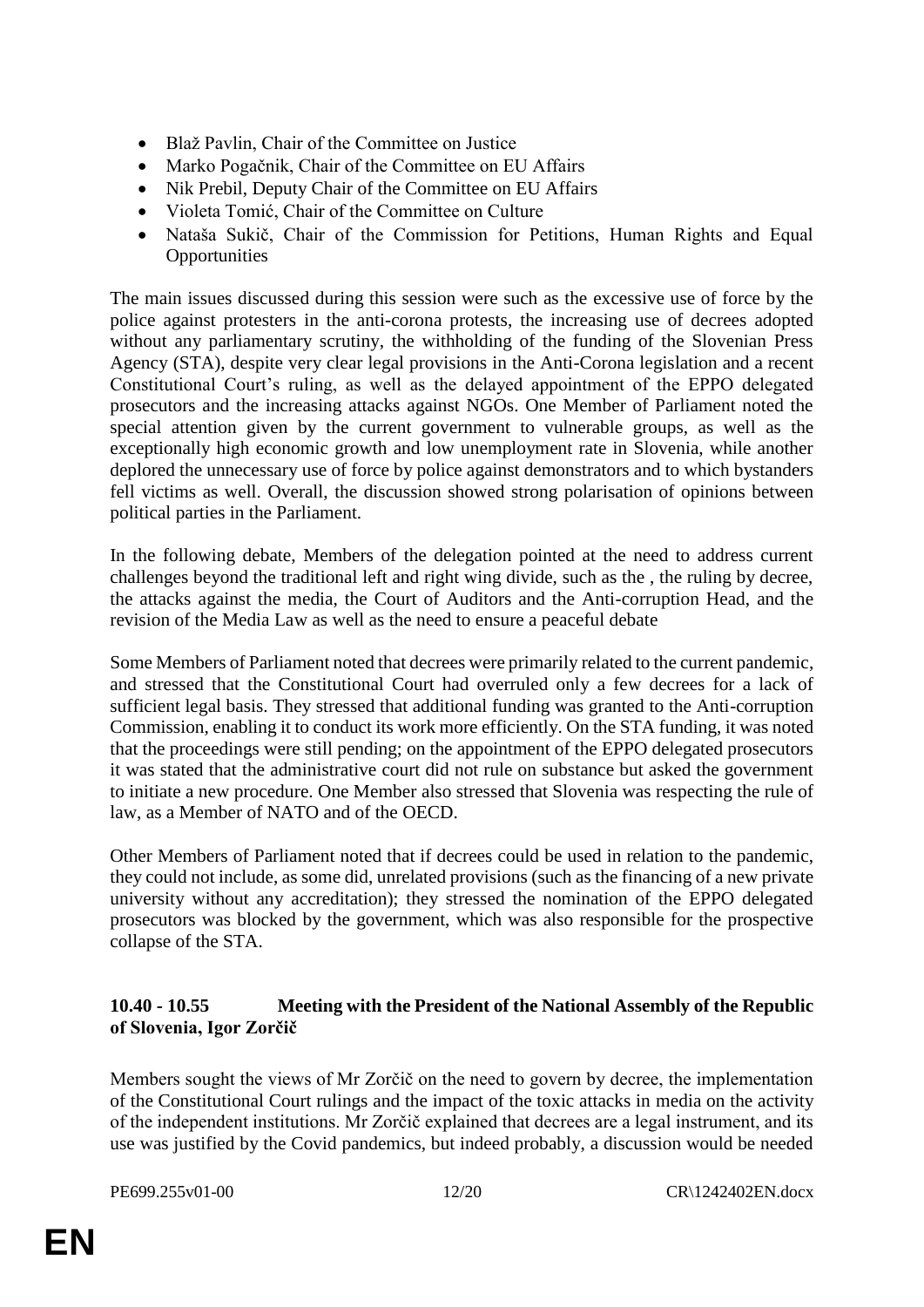about the need to continue using it. He suggested that future amendments to the provisions regulating the use of the decree would be an opportunity to ensure that acts adopted by decrees could be debated in Parliament. He explained that the use of decree by the government was also linked to the fragile majority in the Parliament (the governing coalition itself having only 38 seats out of 90). On the non-enforcement of the Constitutional Court rulings on the withholding ofthe fundingfor the national press agency (STA) and the delayed appointment of the EPPO delegated prosecutors, Mr Zorčič replied that a vote of non-confidence in the government would be the step to take, but it had not happened.

#### **11.00 - 11.45 Meeting with the President of the National Council of the Republic of Slovenia, Alojz Kovsca and Bojana Potočan, Member of the National Council**

In their exchange, Members asked about the role of the National Council in the adoption of decrees, the views of the National Council concerning the recent ruling of the Polish Constitutional Court on the primacy of EU law, the delayed appointment of the EPPO delegated prosecutors and the STA funding, as well as the recent adoption of a two-year budget.

The representatives of the National Council presented the main features of the National Council's mandate, as the second chamber of the Slovenian Parliament. They explained that the National Council can propose legislation and deliver opinions on all bills, but not on decrees, which are issued by the executive branch.to implement laws. The National Council can ask the Constitutional Court to review the constitutionality of legislative acts but not of decrees; it can ask questions but cannot interfere with the executive and judicial levels. The National Council can also exercise a suspensive veto on a legislative act as a whole, but not on a specific provision. The representatives of the National Council highlighted that they had provided a positive opinion on the appointment of the EPPO delegated prosecutors, and that they had called on the STA and the government to resolve their conflict and provide for the appropriate funding of the news agency.

Concerning the Polish ruling on the primacy of EU law, the President of the National Council stated that some questions relating to subsidiarity should be discussed as part of a broader dialogue with all EU Member States, not exclusively in relation to one specific Member State. He noted that a hearing could be organised at the National Council on this issue. In relation to the adoption of a two-year budget before elections, the President of the National Council noted it was not unusual in Slovenia, but rather the practice to prevent a lack of funds during the postelection transition phase. The President finished by expressing his interest in future engagement with the European Parliament.

#### **12.15 - 13.00 Meeting with Andrej Grah Whatmough, General Director, RTV Slovenia**

In the exchange with the Members of the delegation, the General Director noted the following:

- The founding law of RTV Slovenia provides for a specific management structure and independent funding of the national RTV;

- As director-general, he has direct competences and was involved in the adoption of guidelines on employees duties when on social media; one of the main current challenges is to protect

CR\1242402EN.docx 13/20 PE699.255v01-00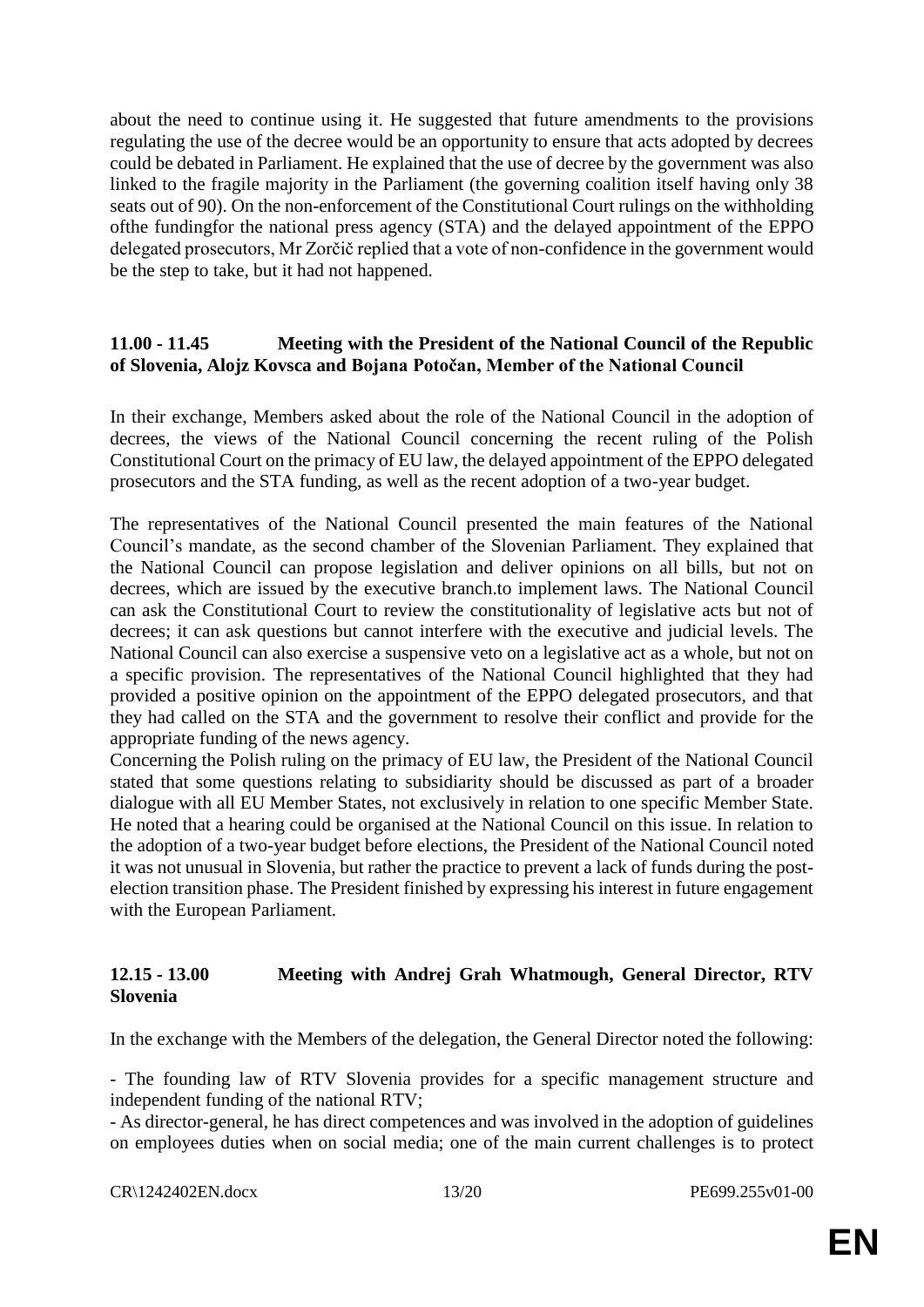journalists from verbal attacks in the public sphere (which RTV did through press communiques);

- In relation to funding, he noted he would strive to rationalise the funding of RTV Slovenia to the best possible extent, and stressed that he managed to keep the loss to 4 million euros (when the forecast was 10 million euros).

Asked to comment on the composition and mandate of the supervisory body, he presented the intertwined competences of the supervisory authority, composed of three bodies: the Workers Council, the Supervisory Board (responsible for financial and operational questions), and the Programming Council. He explained that this intertwining of competences provides for institutional autonomy, since none of the three bodies had an absolute role. He also clarified that the role of the Director General in the content of the programs, was limited to systemic problems linked to the general publishing, and that the Editorial Directors were the ones who had specific competencies in this area.

In the following debate, Members raised questions relating to the appointment of the Members of the Supervisory body by political parties, the inclusion of important topics, such as climate change and digital transition, in the programming, as well as the general director's role in the appointment and dismissal of journalists.

In his replies, the general director stated that he had no power to intervene in the programming decisions, except ex-post; he clarified it was for the Programming Council to identify any discrepancy in the programming. In relation to the ongoing court case brought by the unsuccessful candidate for the post of general director on grounds of lack of managerial experience, he noted that he was appointed in January 2021, after having been a Member and subsequently the Chair of the Supervisory Board since 2015. As to the questions linked to the dismissal of a director, he explained his competence in relation to the appointments and dismissals of employees (the Director general can propose the dismissals or appointments to the Programming Council, and could only act on his own if the Council is unable to meet within 15 days of receiving the proposal, according to Article 16(4) of the Law on Radio television Slovenia). This was the case for the above-mentioned dismissal of the director, as the decision was taken during the summer break, when the Council was unable to convene). Replying to Members, he noted that the 5 representatives of political parties in the Supervisory body were appointed by the National Assembly. He regretted the current situation of the Supervisory board, which was split and had appointed two different Chairs - with a risk to undermine its important oversight role concerning the use of public funds.

### **14.30 - 15.15 Press conference**

The press release issued at the end of the mission is available on the European Parliament website: [https://www.europarl.europa.eu/news/en/press-room/20211011IPR14622/rule-of](https://www.europarl.europa.eu/news/en/press-room/20211011IPR14622/rule-of-law-in-slovenia-meps-conclude-their-first-mission-to-the-country)[law-in-slovenia-meps-conclude-their-first-mission-to-the-country](https://www.europarl.europa.eu/news/en/press-room/20211011IPR14622/rule-of-law-in-slovenia-meps-conclude-their-first-mission-to-the-country)

### *Conclusions*

**As a follow up of this mission, the Members of the delegation reached the following key findings:**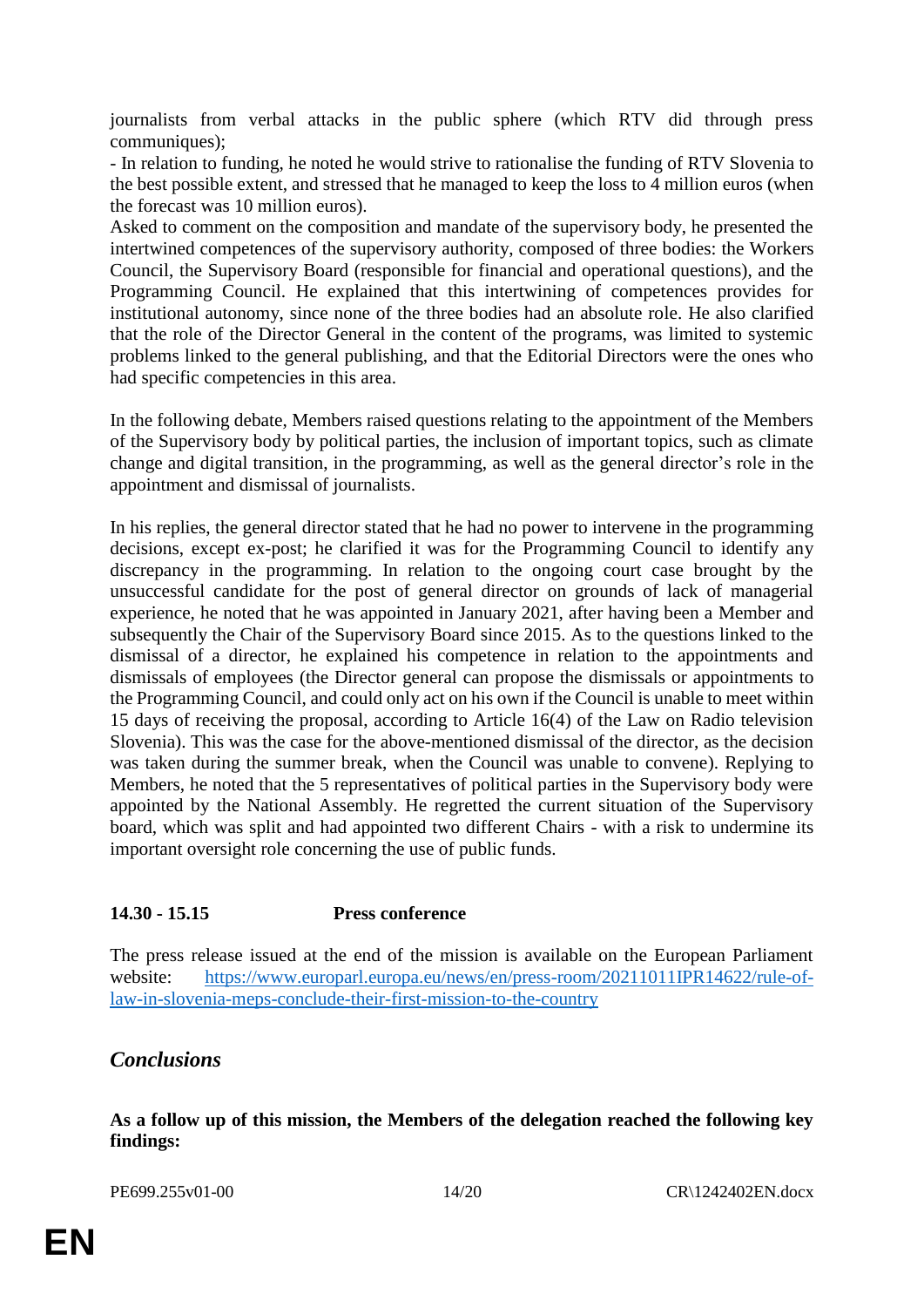The delegation observed that the public institutions overall work well. At the same time, it expressed deep concern over the climate of hostility, distrust and deep polarisation in Slovenia, which eroded trust in and between various public bodies. Members noted that many of the interlocutors expressed concerns or described pressure on public institutions and the media by the government, including by smear campaigns, slander, criminal investigations as well as strategic lawsuits against public participation (SLAPPs). Members underlined that these attempts to discredit or intimidate institutions create a high risk of affecting their authority. They also stressed the importance of the independence of public bodies such the Information Commissioner's Office, Commission for the Prevention of Corruption, Court of Audit and Human Rights Ombudsman, as well as the need for their proper financing. Despite these challenging circumstances, the delegation had the impression that these public institutions were still able to produce tangible results.

At the time of the mission, with regards to the funding of the Slovenian Press Agency (STA), which was found to be under acute financial pressure and in risk of imminent bankruptcy, the delegation called on the government to fully implement the judgement by the Supreme Court, which is the result of the violation by the Slovenian Government to abide to the existing Slovenian legal framework when it comes to fund the Slovenian Press Agency, and take steps to allow its standard operation, including the resumption of financing without further delay<sup>3</sup>. The independence of the agency without political interference and stable financing is paramount for the public service it provides; and contributes to the plurality of media and information sources in the country, which is fundamental for any healthy democracy.The delegation also expressed concerns about the delays and, in some cases, reluctance to comply with other court rulings and called upon the government to ensure their swift implementation.

The urgent need for legislative reforms, proper implementation and more transparency in many areas, including the media law, the whistle-blower law, as well as the relevant provisions on media concentration, became apparent to the delegation. Members also questioned the ongoing practise of ruling by decree, especially with regard to the necessity and proportionality of such extraordinary measures at the stage of the pandemic at the time of the visit.

Furthermore, the delegation underlined that the delayed appointment of two delegated prosecutors to the European Public Prosecutor's Office (EPPO), as well as a number of public prosecutors in Slovenia, remains a serious concern and a major problem which urgently needs to be addressed. With the delayed appointment of EPPO prosecutors Slovenia is not only in breach of the EPPO Regulation, but could also be putting the integrity of EU budget at risk. The delayed appointment of number of public prosecutors in Slovenia could – if the situation persists or worsens – put at risk effective prosecution of crimes and with that judiciary, and undermining public trust in it.

The delegation finally expressed its regrets that neither the President of the Government of the Republic of Slovenia, nor any of his Ministers were available for a personal exchange of views. Moreover, the President of the Government attacked the mission and its participants in his public statements on social media. This unprecedented attack caused a rebuke by President Sassoli, and EUCO President Michel. Members indicated their intention to continue monitoring

 $\overline{a}$ 

<sup>&</sup>lt;sup>3</sup> After the mission took place, information was made available that the Slovenian Press Agency (STA) has signed an agreement with the country's government communication office which will allow it to access state funding this year;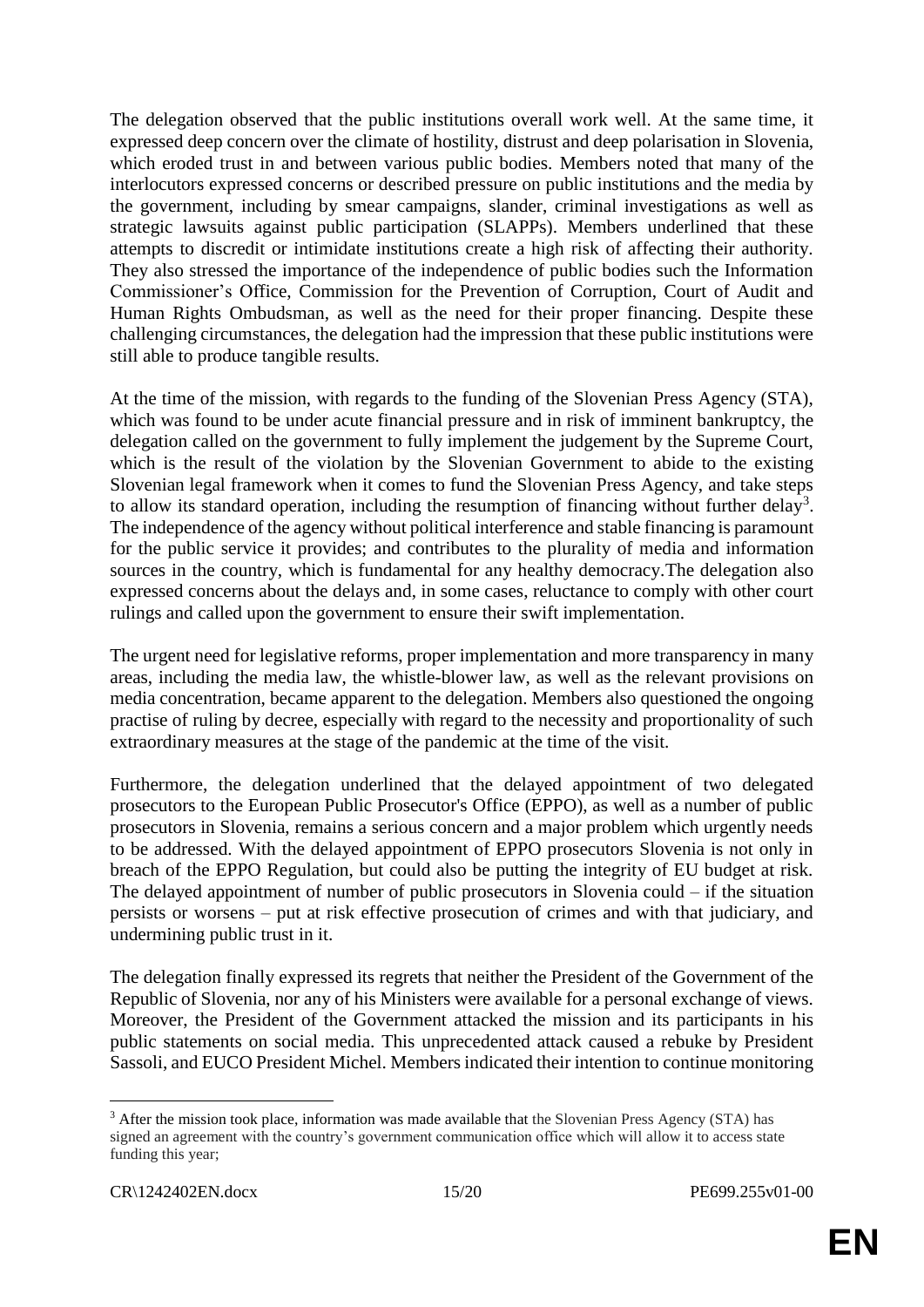the developments in Slovenia, and their openness to additional materials that several interlocutors agreed to send, to complement its monitoring activity.

The Delegation concluded in view of the worrying situation that continues monitoring should be needed, including all actions at the disposal of the European Parliament.

**EN**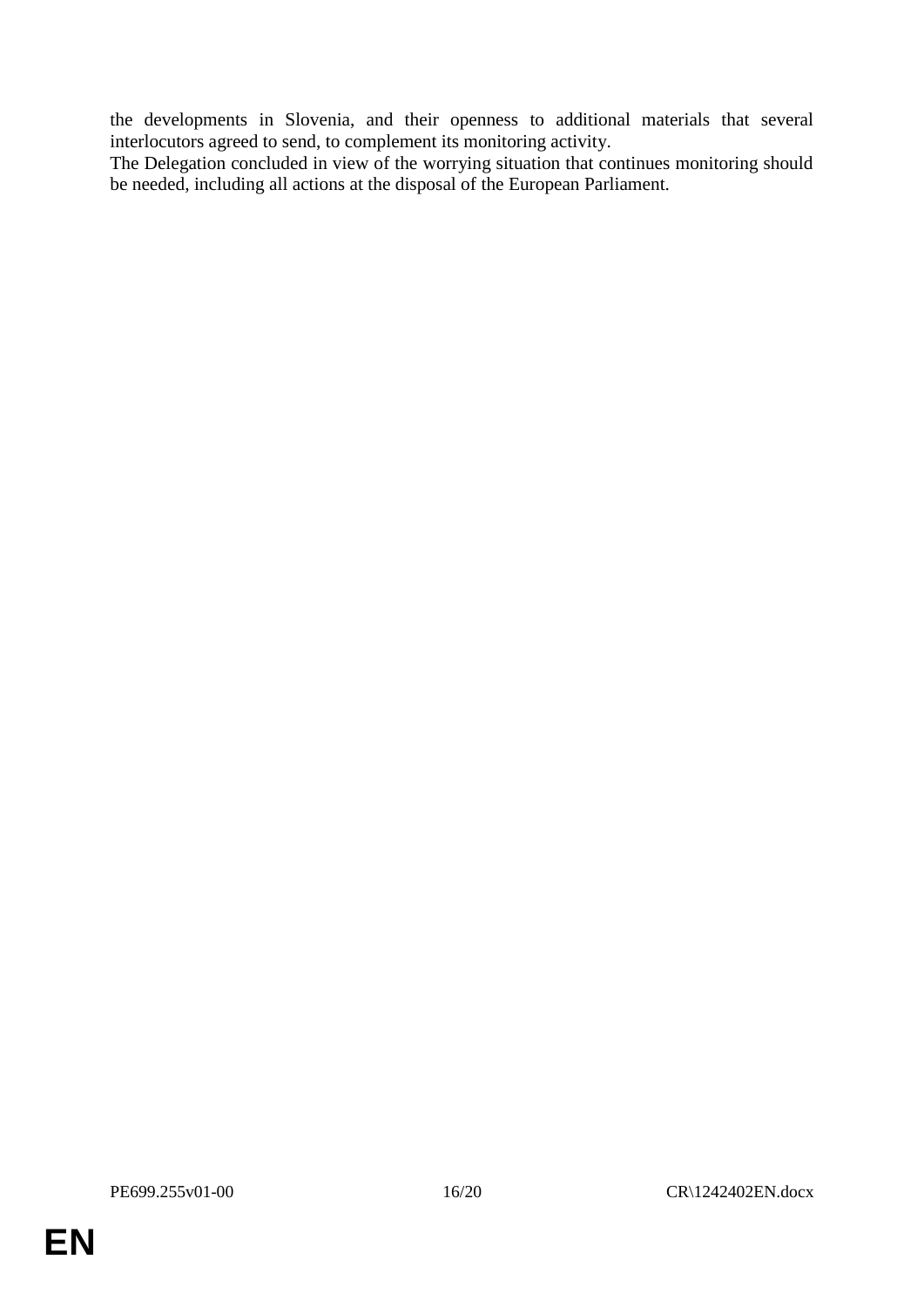# *Annex I*

# **Committee on Civil Liberties, Justice and Home Affairs (LIBE)**

## **LIBE ad hoc delegation to Slovenia, Ljubljana 13-15 October 2021**

# **Programme**

### **Wednesday 13 October 2021**

| $15.30 - 17.00$                    | Meeting with NGOs (e.g NGOs active in the field of the protection<br>of Rule of Law and/or with a general mandate)                        |  |  |  |
|------------------------------------|-------------------------------------------------------------------------------------------------------------------------------------------|--|--|--|
|                                    | The Peace Institute, Iztok Šori, Director<br>$\bullet$                                                                                    |  |  |  |
|                                    | <b>CNVOS, Goran Forbici, Director</b><br>$\bullet$                                                                                        |  |  |  |
|                                    | Amnesty International Slovenia, Nataša Posel, Director                                                                                    |  |  |  |
|                                    | The Legal Network for the Protection of Democracy,                                                                                        |  |  |  |
|                                    | Katarina Strnad Bervar                                                                                                                    |  |  |  |
|                                    | Infokolpa, Miha Turk<br>$\bullet$                                                                                                         |  |  |  |
|                                    | Civilna iniciativa Ilirska Bistrica, Borut Rojc                                                                                           |  |  |  |
| $17.00 - 17.45$<br>$17.45 - 18.45$ | Meeting with the President of the Court of Auditors, Tomaž Vesel                                                                          |  |  |  |
|                                    | Meeting with academia                                                                                                                     |  |  |  |
|                                    | Marko Milosavljević, Professor of journalism and media<br>policy at the University of Ljubljana                                           |  |  |  |
|                                    | <b>Žiga Turk, Professor at the University of Ljubljana</b><br>Matej Avbelj, Professor of European Law at the New<br>University, Ljubljana |  |  |  |
| 18.45 - 19.45                      | Meeting with the President of the Constitutional Court, Rajko<br><b>Knez</b>                                                              |  |  |  |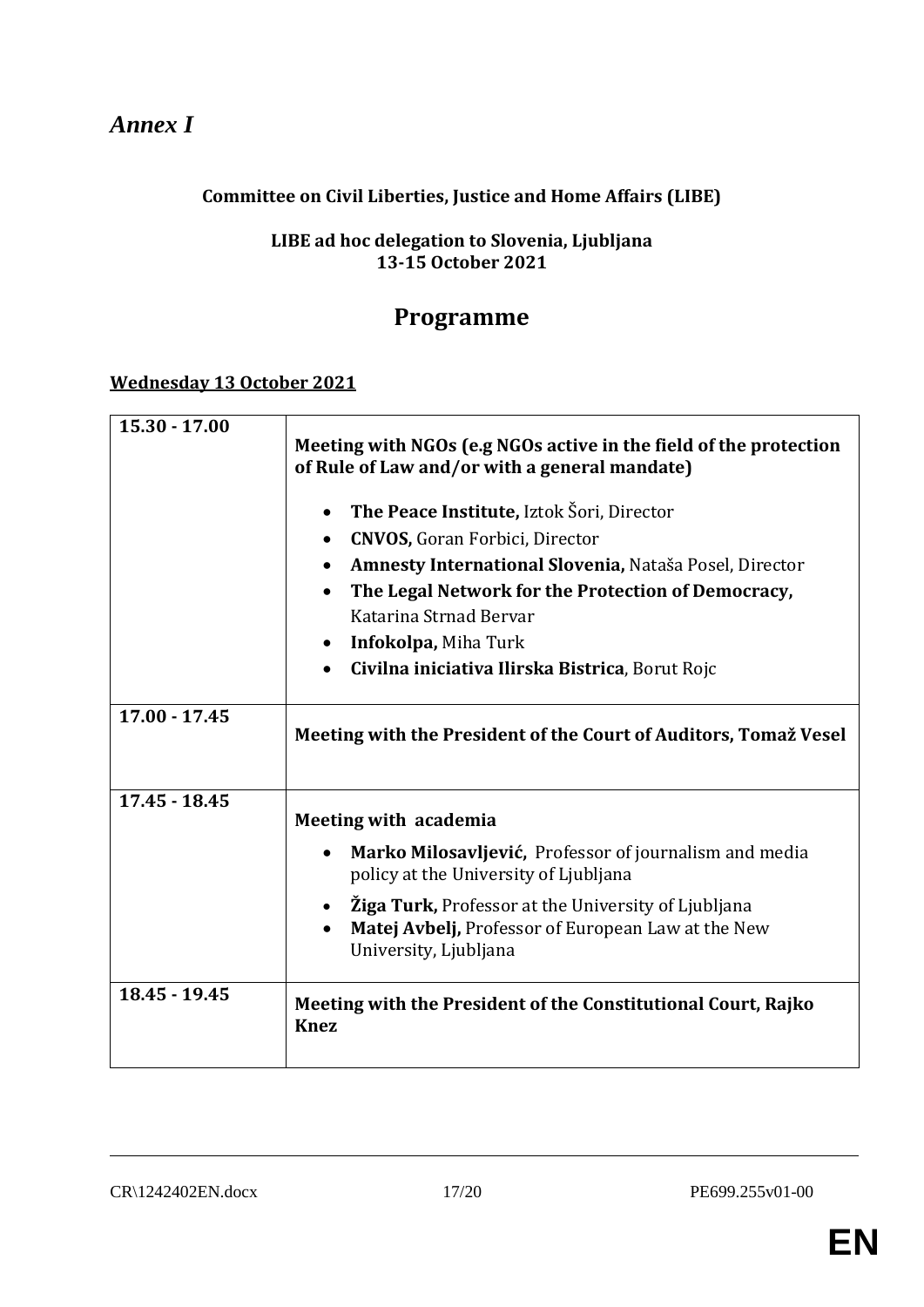# **Thursday 14 October 2021**

| $08.30 - 11:00$ | Meeting with journalists and press freedom organisations:<br>Petra Lesjak Tušek, President of the Slovenian Association of<br>Journalists<br>Barbara Štrukelj, Editor-in-chief, Slovenian Press Agency                                                                                                                                                                                                          |  |  |  |
|-----------------|-----------------------------------------------------------------------------------------------------------------------------------------------------------------------------------------------------------------------------------------------------------------------------------------------------------------------------------------------------------------------------------------------------------------|--|--|--|
|                 |                                                                                                                                                                                                                                                                                                                                                                                                                 |  |  |  |
|                 | (STA)<br>Lenart J. Kučić, Investigative journalist, Pod črto<br>Primož Cirman, journalist, Necenzurirano<br>Rok Čakš, journalist, Domovina.je<br>Jože Možina, investigative journalist RTVSLO<br>$\bullet$<br><b>AKOS</b> - The Agency for communication Networks and Services<br>$\bullet$<br>of the Republic of Slovenia - Tanja Muha, Director and<br>Tomaž Gorjanc, Head of the sector for media regulation |  |  |  |
| $11.15 - 12.00$ | Meeting with Mirjam Kline, Supreme State Prosecutor, Former<br><b>President of the Association of Public Prosecutors of Slovenia</b>                                                                                                                                                                                                                                                                            |  |  |  |
| $12.00 - 12.45$ | <b>Meeting with Mojca Prelesnik, Data Protection Commissioner</b>                                                                                                                                                                                                                                                                                                                                               |  |  |  |
| $12.45 - 15.15$ | Lunch/Break                                                                                                                                                                                                                                                                                                                                                                                                     |  |  |  |
| $15.15 - 16.15$ | Meeting with State Secretary Zlatko Ratej on behalf of Marjan<br>Dikaučič, Minister of Justice and Katja Triller Vrtovec, State<br><b>Secretary in the Prime Minister's Office</b>                                                                                                                                                                                                                              |  |  |  |
| $16.15 - 17.00$ | <b>Break</b>                                                                                                                                                                                                                                                                                                                                                                                                    |  |  |  |
| 17.00 - 18.00   | Meeting with Robert Šumi, Chief Commissioner, Commission for<br>the Prevention of Corruption                                                                                                                                                                                                                                                                                                                    |  |  |  |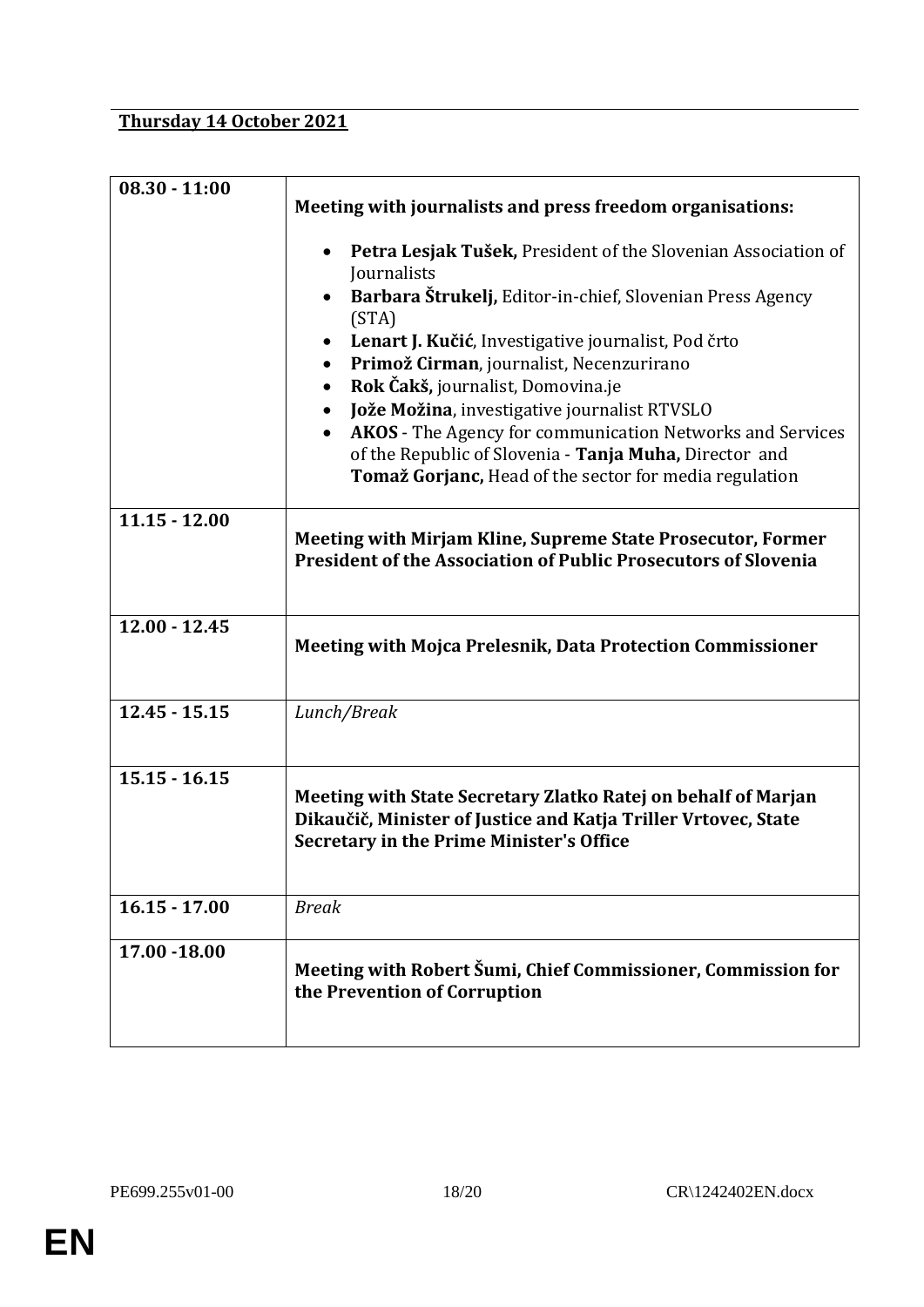# **15 October 2021**

| $8.15 - 9.00$   | Meeting with Peter Svetina, Human Rights Ombudsman                                                                                                    |  |  |  |  |
|-----------------|-------------------------------------------------------------------------------------------------------------------------------------------------------|--|--|--|--|
| $9.15 - 10.30$  | Meeting with the Members of the National Assembly of the<br><b>Republic of Slovenia:</b>                                                              |  |  |  |  |
|                 | Blaž Pavlin, Chair of the Committee on Justice                                                                                                        |  |  |  |  |
|                 | Marko Pogačnik, Chair of the Committee on EU Affairs<br>$\bullet$                                                                                     |  |  |  |  |
|                 | Nik Prebil, Deputy Chair of the Committee on EU Affairs                                                                                               |  |  |  |  |
|                 | Violeta Tomić, Chair of the Committee on Culture                                                                                                      |  |  |  |  |
|                 | Nataša Sukič, Chair of the Commission for Petitions, Human<br><b>Rights and Equal Opportunities</b>                                                   |  |  |  |  |
| $10.40 - 10.55$ | Meeting with the President of the National Assembly of the<br>Republic of Slovenia, Igor Zorčič                                                       |  |  |  |  |
| $11.00 - 11.45$ | Meeting with the President of the National Council of the<br>Republic of Slovenia, Alojz Kovsca and Bojana Potočan, Member<br>of the National Council |  |  |  |  |
| $12.15 - 13.00$ | Meeting with Andrej Grah Whatmough, General Director, RTV<br><b>Slovenia</b>                                                                          |  |  |  |  |
| $13.00 - 14.30$ | Lunch                                                                                                                                                 |  |  |  |  |
| $14.30 - 15.15$ | Press conference (Head of the delegation)                                                                                                             |  |  |  |  |